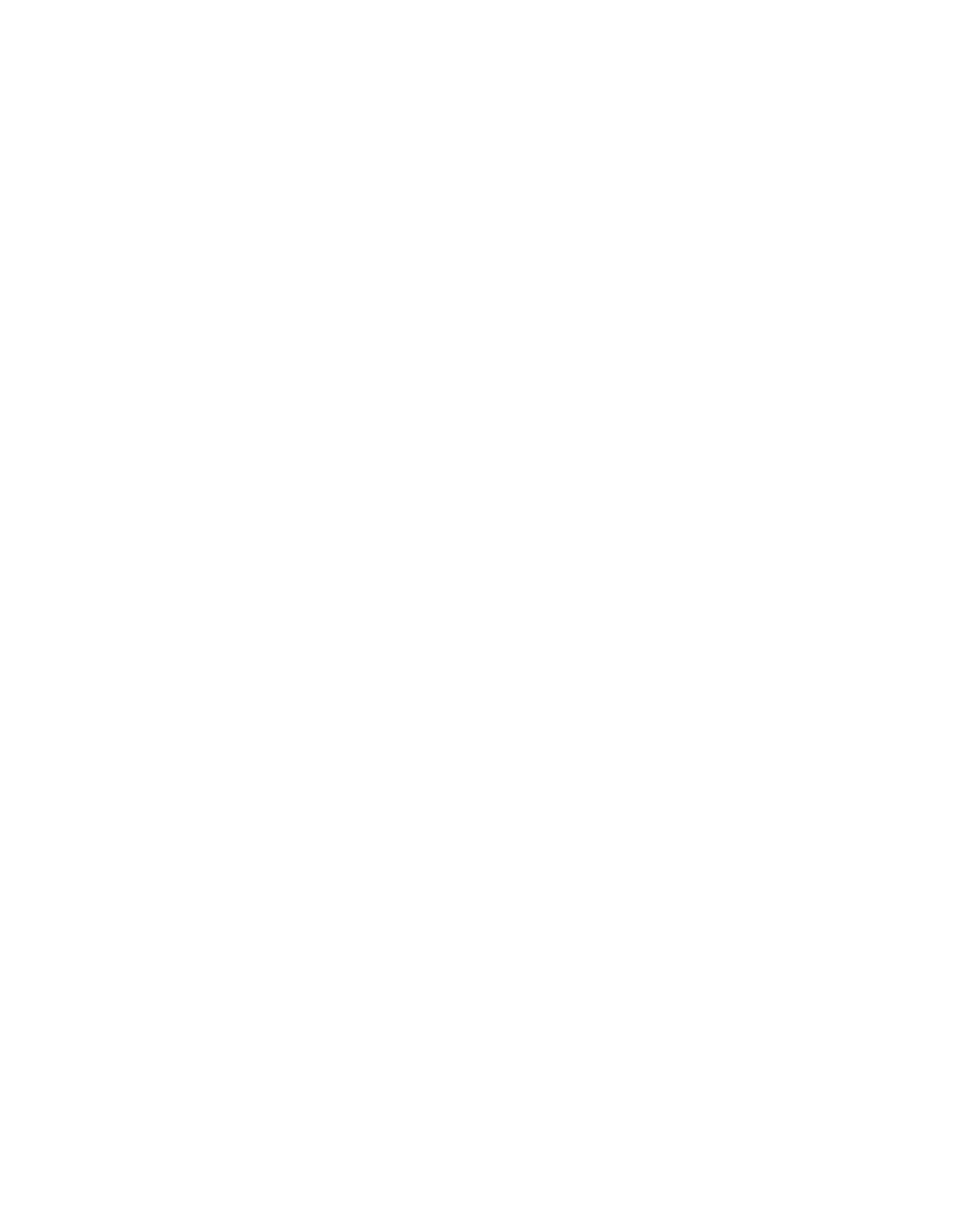**GUIDELINES FOR**

# **STRUCTURAL**

# **ENGINEERING SERVICES FOR**

# **BUILDING PROJECTS**

**February 4, 1993**

PUBLISHED BY:

# **ASSOCIATION OF PROFESSIONAL ENGINEERS AND GEOSCIENTISTS OF BRITISH COLUMBIA**

200 - 4010 Regent Street, Burnaby, B.C. V5C 6N2

E-Mail: apeginfo@apeg.bc.ca Internet: www.apeg.bc.ca

Telephone: (604) 430-8035 Toll Free (BC) 1-888-430-8035 Fax: (604) 430-8085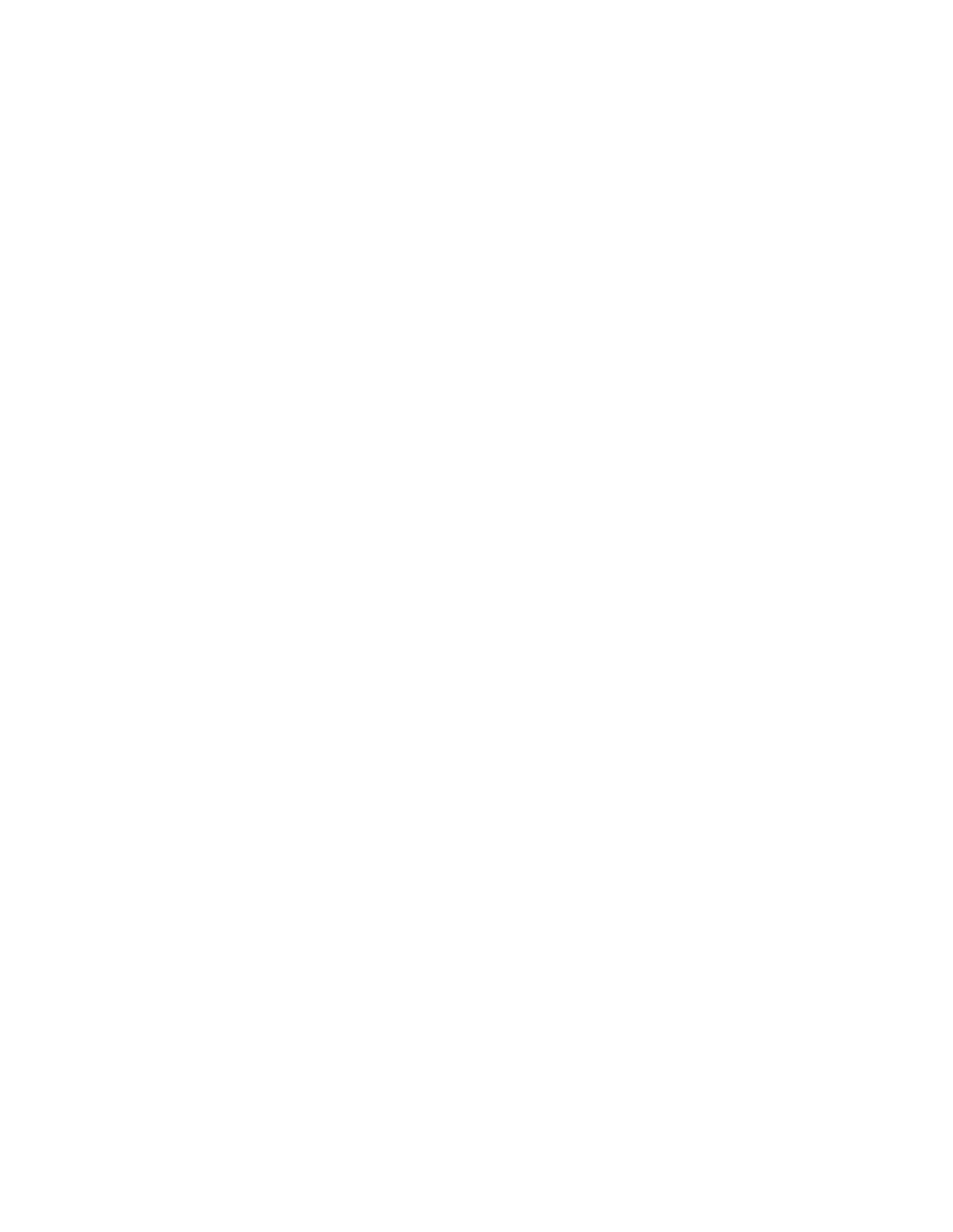# **TABLE OF CONTENTS**

| 1.0 | 1                                             |                                                                                                                                                                                                                                                       |                                                      |  |
|-----|-----------------------------------------------|-------------------------------------------------------------------------------------------------------------------------------------------------------------------------------------------------------------------------------------------------------|------------------------------------------------------|--|
|     | 1.1                                           | <b>PURPOSE OF GUIDELINES</b>                                                                                                                                                                                                                          | 1                                                    |  |
|     | 1.2                                           | <b>SCOPE OF GUIDELINES</b>                                                                                                                                                                                                                            | $\overline{2}$                                       |  |
|     | 1.3                                           | <b>QUALIFICATION</b>                                                                                                                                                                                                                                  | $\overline{2}$                                       |  |
| 2.0 |                                               |                                                                                                                                                                                                                                                       | 3                                                    |  |
| 3.0 | PROJECT ORGANIZATION AND RESPONSIBILITIES  6  |                                                                                                                                                                                                                                                       |                                                      |  |
|     | 3.1                                           | <b>COMMON FORMS OF PROJECT ORGANIZATION</b>                                                                                                                                                                                                           | 6                                                    |  |
|     | 3.2                                           | RESPONSIBILITIES OF ORGANIZATION PARTICIPANTS<br>3.2.1<br>Owner<br>3.2.2 Coordinating Registered Professional (Prime Consultant)<br>3.2.3 Structural Engineer of Record<br>3.2.4 Specialty Structural Engineers<br><b>General Contractor</b><br>3.2.5 | 6<br>6<br>$\overline{7}$<br>$\overline{7}$<br>8<br>8 |  |
|     | 3.3                                           | SELECTION OF CONSULTANTS                                                                                                                                                                                                                              | 8                                                    |  |
| 4.0 | GUIDELINES FOR PROFESSIONAL PRACTICE          |                                                                                                                                                                                                                                                       | 9                                                    |  |
|     | 4.1                                           | <b>SCOPE OF SERVICES</b>                                                                                                                                                                                                                              | 9                                                    |  |
|     | 4.2                                           | <b>BASIC STRUCTURAL ENGINEERING SERVICES</b><br>"Conceptual" or "Schematic" Design Stage<br>4.2.1<br>4.2.2 Design Development Stage<br><b>Contract Documents Stage</b><br>4.2.3<br>4.2.4<br>Tendering Stage<br>4.2.5<br><b>Construction Stage</b>     | 9<br>9<br>11<br>12<br>17<br>18                       |  |
|     | 4.3                                           | ADDITIONAL STRUCTURAL ENGINEERING SERVICES                                                                                                                                                                                                            | 20                                                   |  |
|     | 4.4                                           | <b>FABRICATION DRAWINGS AND DOCUMENTS</b><br>4.4.1<br><b>Structural Element Drawings</b><br>4.4.2 Erection Drawings<br>4.4.3 Shop Fabrication/Connection Design Drawings<br><b>Construction Engineering Drawings</b><br>4.4.4                         | 22<br>23<br>23<br>23<br>23                           |  |
| 5.0 | APPENDIX - COMMON ORGANIZATIONAL CHARTS<br>24 |                                                                                                                                                                                                                                                       |                                                      |  |
| 6.0 |                                               |                                                                                                                                                                                                                                                       |                                                      |  |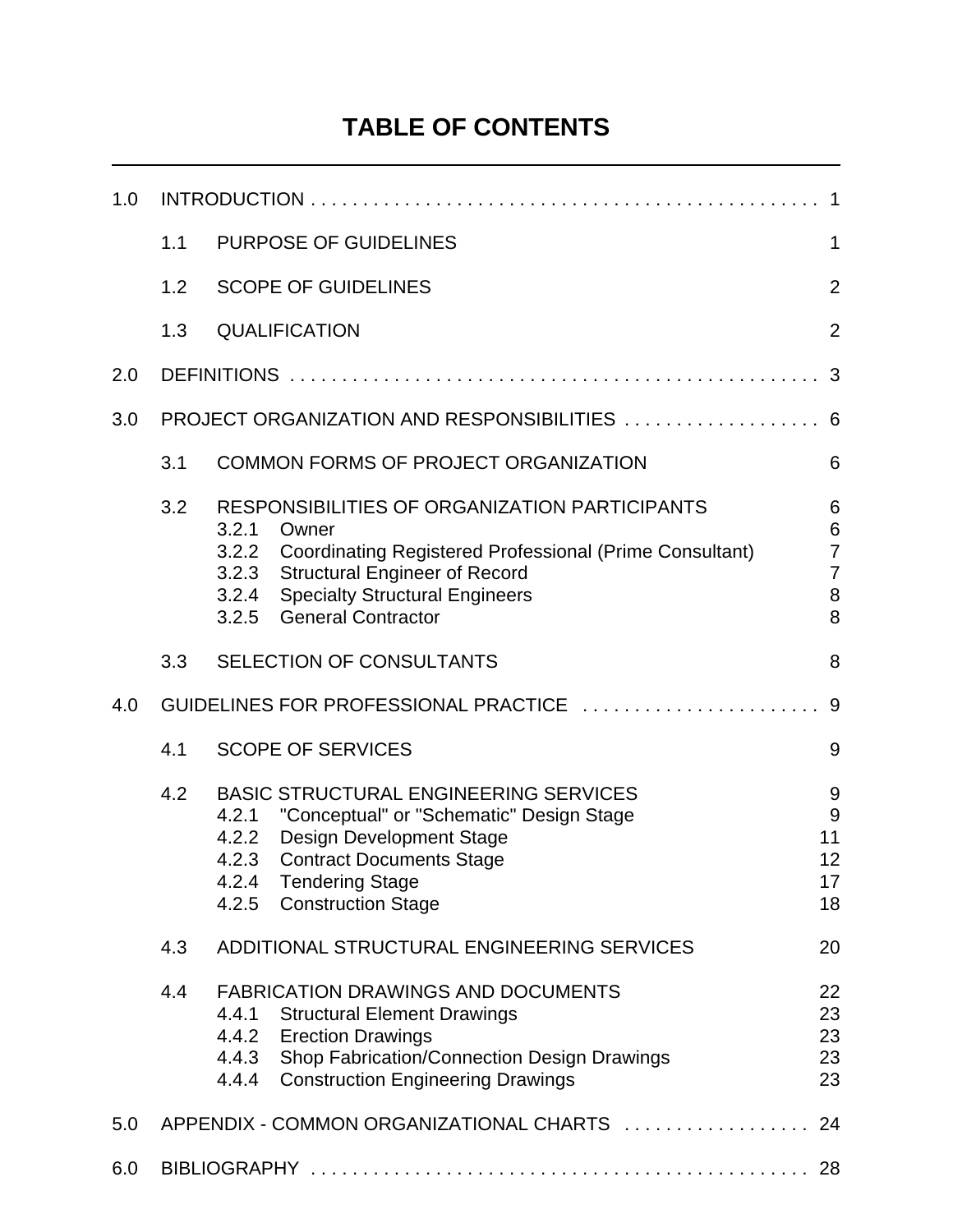# **GUIDELINES FOR**

# **STRUCTURAL**

#### **ENGINEERING SERVICES FOR BUILDING PROJECTS**

# **1.0 INTRODUCTION**

#### **1.1 PURPOSE OF GUIDELINES**

The "Guidelines For Structural Engineering Services For Building Projects" have been prepared by a sub-committee of the *Association* of Professional Engineers and Geoscientists of the Province of British Columbia (the "*Association*") and have been adopted by the Council of the *Association*.

The Guidelines have been prepared to set out the standards of practice which *Members* should meet and follow in providing professional engineering services. The *Association* and its Council have a commitment to improve the quality of the services *Members* provide to *Clients* and the public, and have published these Guidelines for that purpose.

It is anticipated that variations in the application of these Guidelines may be required. A *Member* must always exercise professional judgement in providing services. It is not intended that the Guidelines be used as a legal document or to alter contracts between *Members* and *Clients*.

However, a variation that detracts from the overall purpose of the Guidelines should never be made. The Guidelines are intended to establish minimum standards of practice which *Members* must meet to fulfil the *Member's* professional obligations, especially in regard to the primary duty to protect the public. The Council of the *Association* intends that failure to meet these standards may give rise to disciplinary proceedings.

Finally, the *Association* supports the proposition that *Members* should receive fair and adequate compensation for services rendered and that this principle applies to the services provided to comply with these Guidelines. In no event will low fees be justification for services which do not meet the minimum standards set out by these Guidelines. *Members* may wish to discuss these Guidelines with their *Clients* when receiving instructions for assignments and reaching agreements regarding compensation.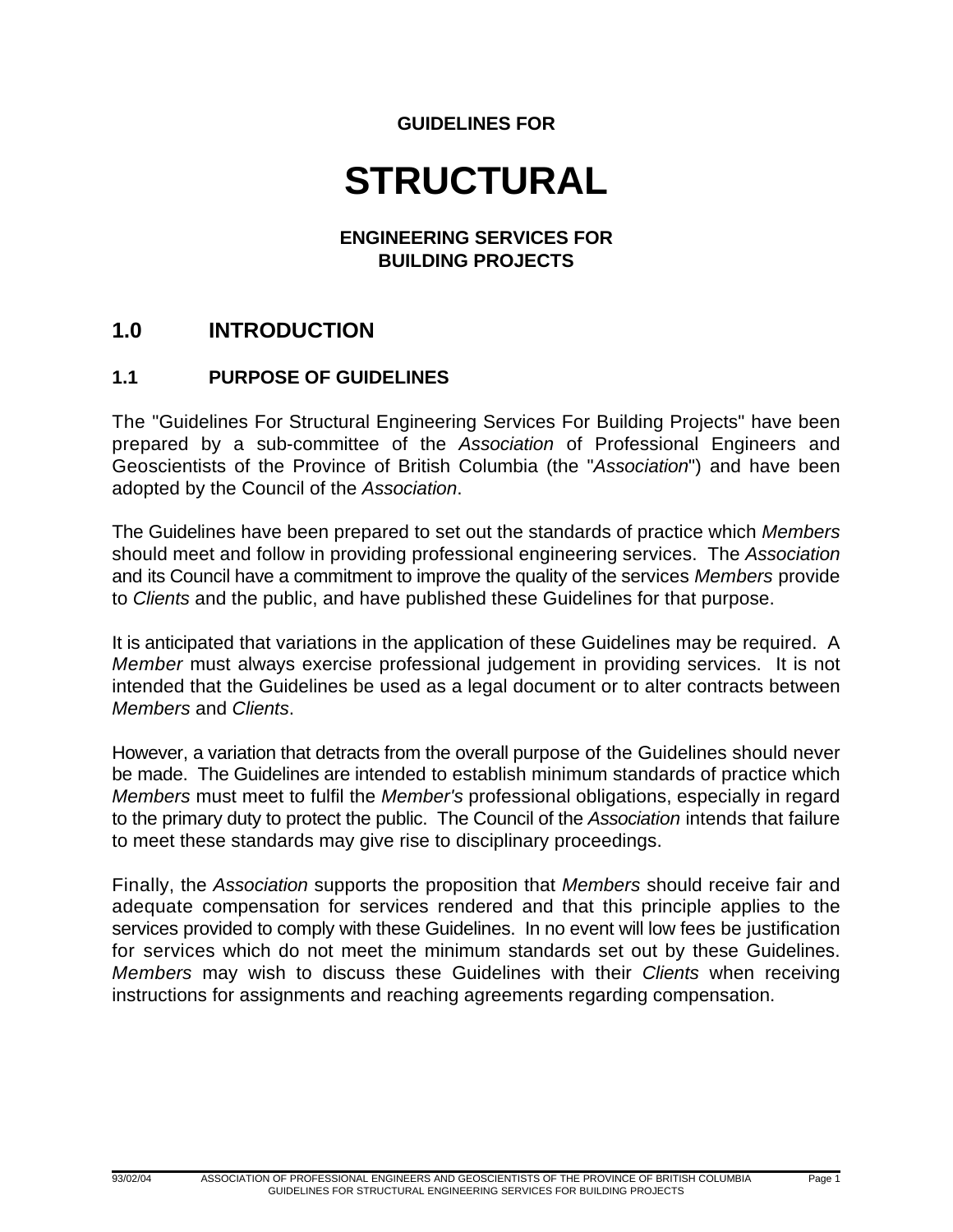# **1.2 SCOPE OF GUIDELINES**

These Guidelines apply to the practice of Structural Engineering for buildings governed by Part 4 of the British Columbia Building Code and the City of Vancouver Building By-law.

The Guidelines outline the professional services which should generally be provided by the *Structural Engineer of Record* (*SER*) in a building project. They specify tasks which should be performed by the *SER* to achieve designs which are in the best interest of the Client and the public and which are properly coordinated with the work of other design, fabrication and construction team participants. These Guidelines should assist in maintaining the integrity of the overall and detailed designs.

These Guidelines also take into account the commitments which municipalities may require from *Members* as set out in the Letters of Assurance.

# **1.3 QUALIFICATION**

Notwithstanding the purpose and scope of the Guidelines in sections 1 through 4, the decision by the *SER* not to use one or more of these Guidelines does not mean that the *SER* is legally negligent or unprofessional in the performance of professional services as that judgment or decision will depend upon a detailed analysis of all the facts and circumstances to determine if another Structural Engineer in circumstances of a similar nature would have conducted himself/herself in a similar manner.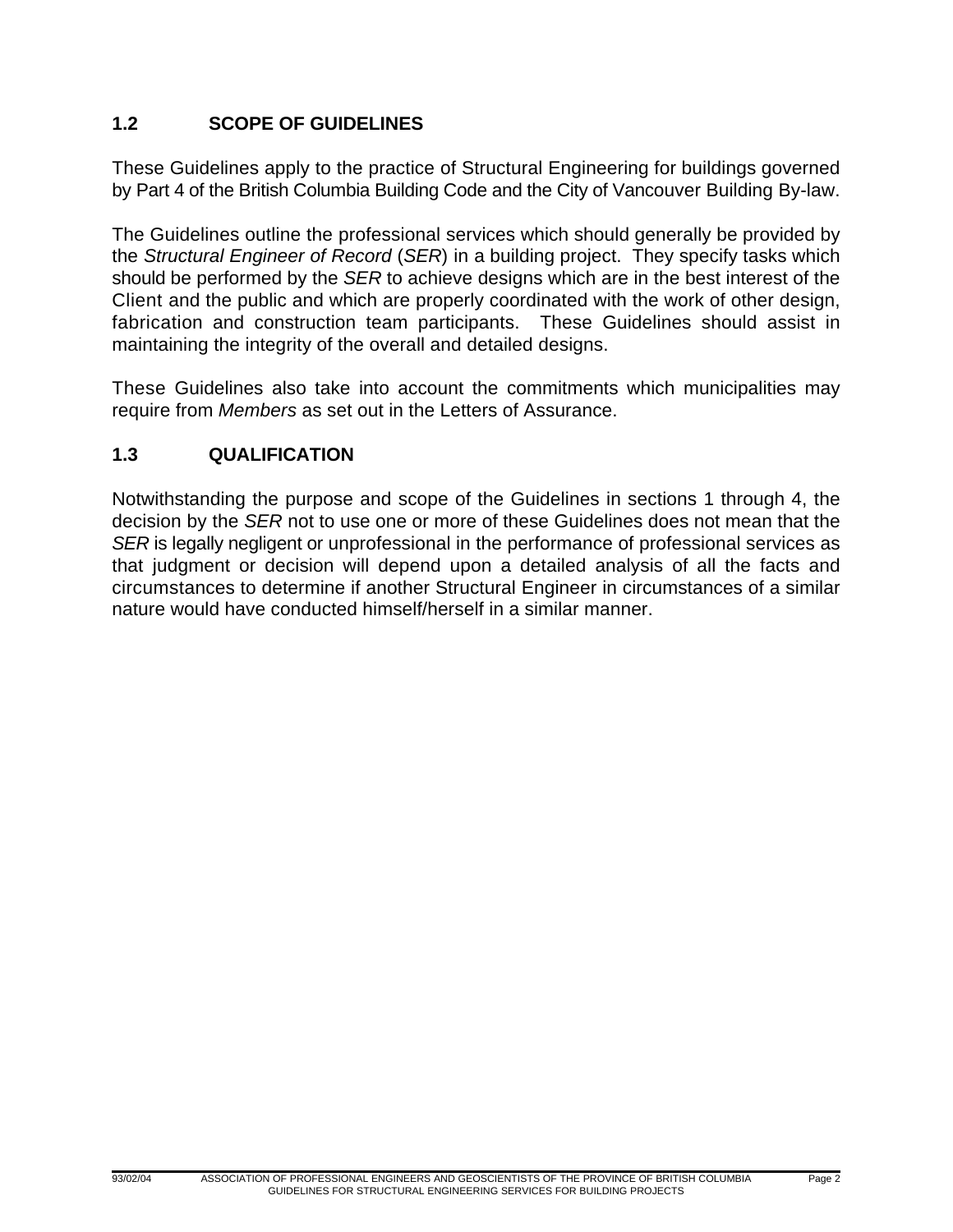# **2.0 DEFINITIONS**

## *Additional Services:*

Services which the *SER* may provide in addition to the *Basic Services* as set out in section 4.3

## *Association:*

The *Association* of Professional Engineers and Geoscientists of British Columbia.

## *As-Built Drawings:*

Drawings which are prepared from measurements taken on site to depict accurately the actual sizes of elements of the construction. Structural *As-Built* Drawings should indicate variations from the structural construction documents which occurred during construction.

## *Authority Having Jurisdiction:*

The governmental body (usually municipal) with authority to administer and enforce the British Columbia Building Code or the local building by-law.

#### *Basic Services:*

The Services provided by the *SER* as set out in section 4.2.

#### *Client:*

The party who engages the *SER* to provide professional structural engineering services.

#### *Contract Documents:*

All documents including the engineering and architectural drawings and specifications as defined in the construction contract(s) for the construction of the building.

#### *Coordinating Registered Professional:*

Often referred to as the "Prime Consultant", the *Coordinating Registered Professional* is the individual who or firm which is registered as a *Member* in good standing of the *Association* or the Architectural Institute of British Columbia, and who or which has the responsibility to coordinate the design and *Field Reviews* of the various design professionals (such as electrical, structural, mechanical, geotechnical, architectural) for the project.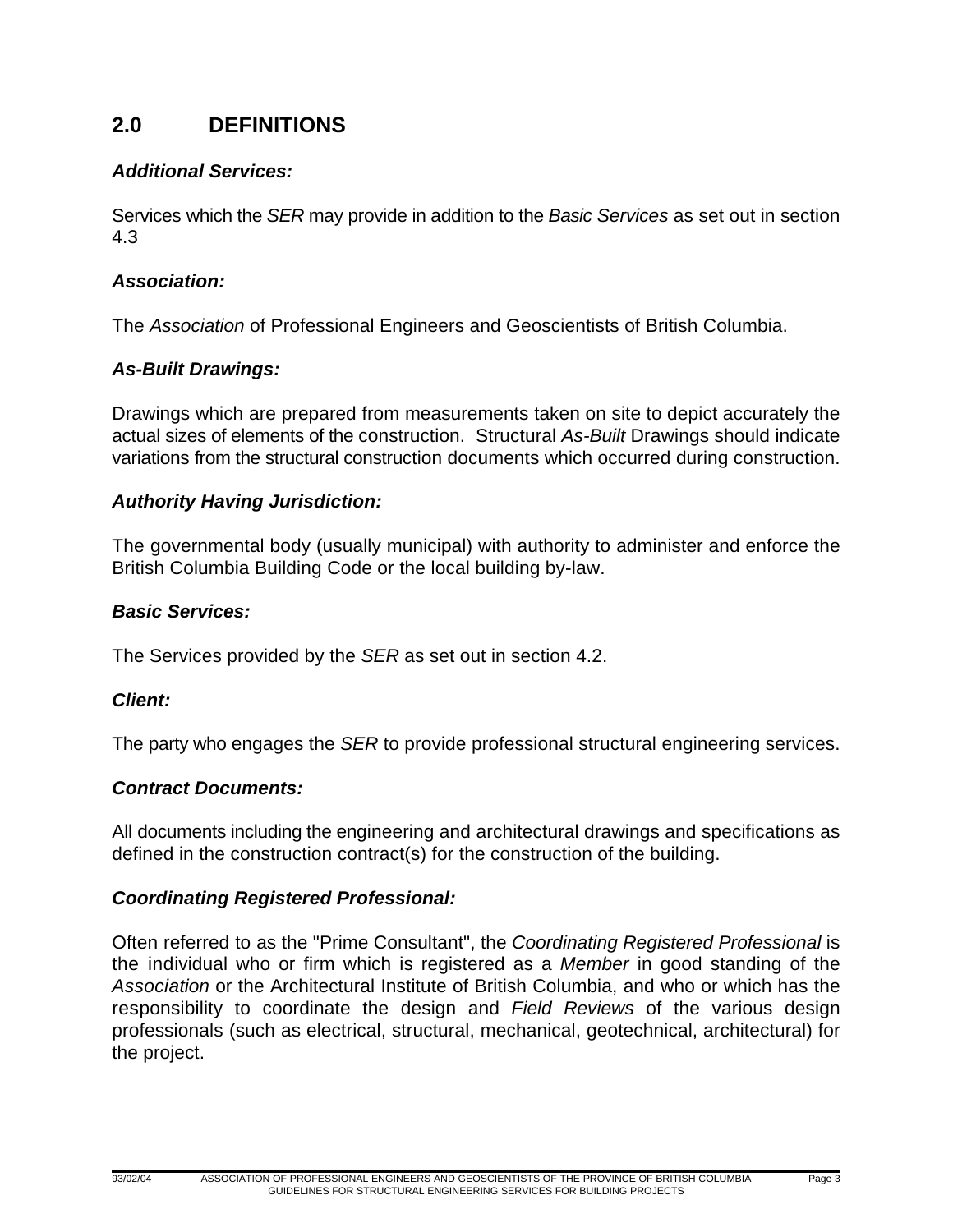## *Field Services:*

The services provided by the *SER* as set out in paragraph 4.2.5.3 to ascertain if the structural construction work is generally in accordance with the structural Contract Documents.

#### *General Contractor:*

The contractor who has a contract with the *Owner* for the construction of all or a portion of the building.

#### *Member:*

A *Member* in good standing of the *Association*.

#### *Non-Structural Elements:*

Elements of a building that are not part of the *Primary Structural System* or of *Secondary Structural Elements*. Examples of *Non-Structural Elements* are: non-bearing partitions and suspended ceilings.

#### *Owner:*

The party who owns the building.

#### *Primary Structural Element:*

A beam, column or other structural element which when combined with others forms the *Primary Structural System*.

#### *Primary Structural System:*

The combination of elements which support the building's self weight and the applicable live load based on occupancy, use of the spaces and environmental loads such as wind, snow and seismic forces.

#### *Record Drawings:*

Drawings which represent the final drawings issued and which normally incorporate such items as addenda, change orders and significant modifications made during construction. Site measurements need not be incorporated onto these drawings unless significant differences from the specified dimensions occur. Variations from the *Contract Documents* may be noted, where appropriate, with remarks or comments.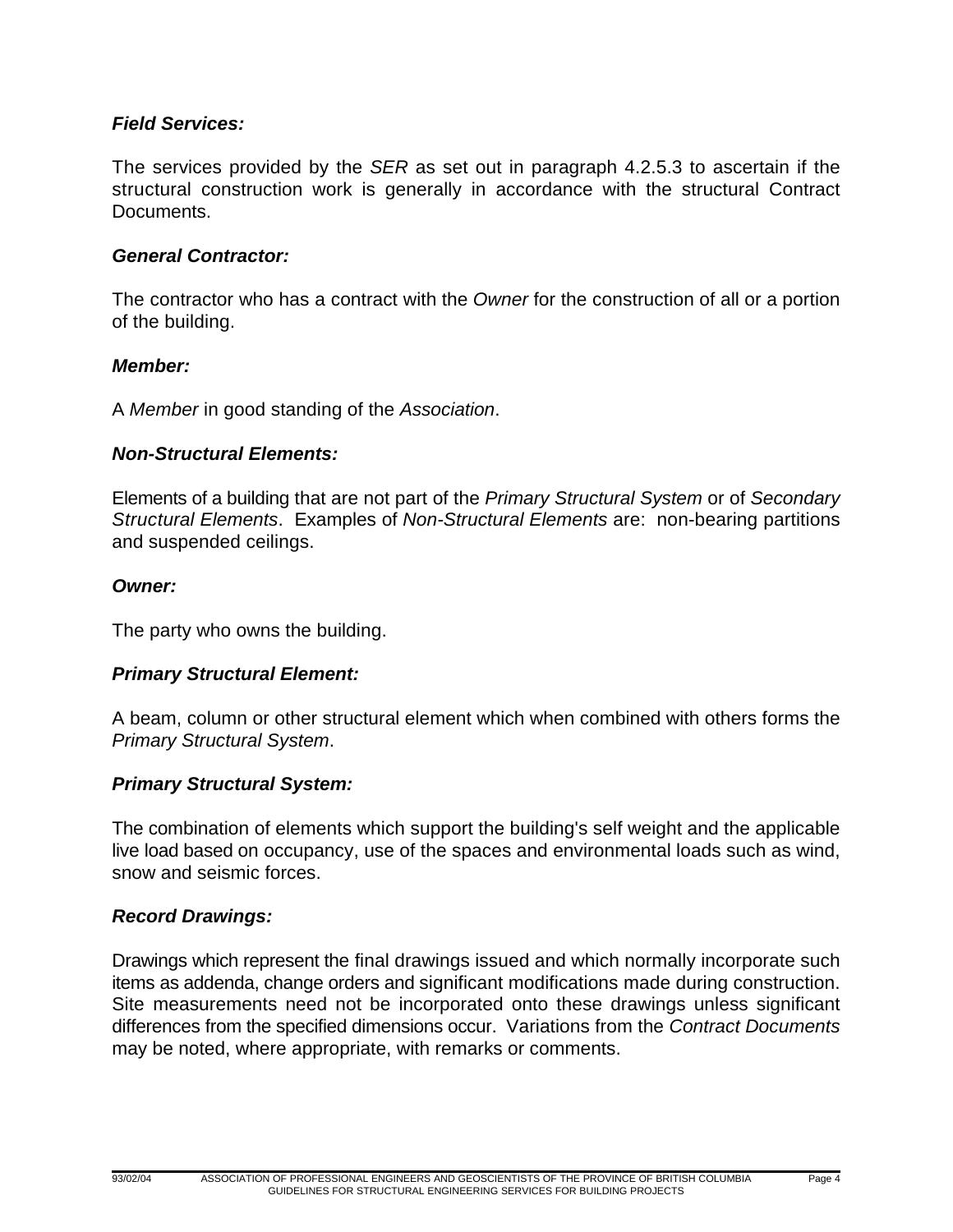# *Secondary Structural Elements:*

Elements that are structurally significant for the function they serve but do not contribute to the overall strength or stability of the *Primary Structural System*. Examples of *Secondary Structural Elements* are: elevator support rails and beams, curtain wall systems, cladding, and seismic restraints for architectural, mechanical and electrical elements.

# *SER***:**

The *Structural Engineer of Record*.

## *Specialty Structural Elements:*

Structural elements which are designed by the *Speciality Structural Engineer*. These elements, normally fabricated off-site, may require specialized fabrication equipment or a proprietary fabrication process not usually available at the job site (for example open web steel joists, wood trusses, combination wood and metal or plywood joists, precast concrete elements, and prefabricated wood or metal buildings).

#### *Specialty Structural Engineer:*

The *Member* who prepares the design and supervises the preparation of documents for any of the *Specialty Structural Elements*.

#### *Specifications:*

A written description of the materials, standards of quality and construction requirements for the items included in a building project.

#### *Structural Engineer of Record***:**

The *Member* with general responsibility for the structural integrity of the *Primary Structural System* as provided by section 3.0 of the Guidelines.

#### *Sub-Contractors:*

Contractors who have a sub-contract with the *General Contractor* to provide labour, materials and equipment for the execution and quality control of portions of the work shown in the *Contract Documents*. The *Sub-Contractor's* work is generally performed under the direct supervision of the *General Contractor*.

# *Submittal(s):*

Items required by the *Contract Documents* to be submitted by the *General Contractor*, such as requests for payment, progress reports, shop drawings, manufacturer's literature on equipment, concrete mix designs, aggregate gradation reports, schedules, etc.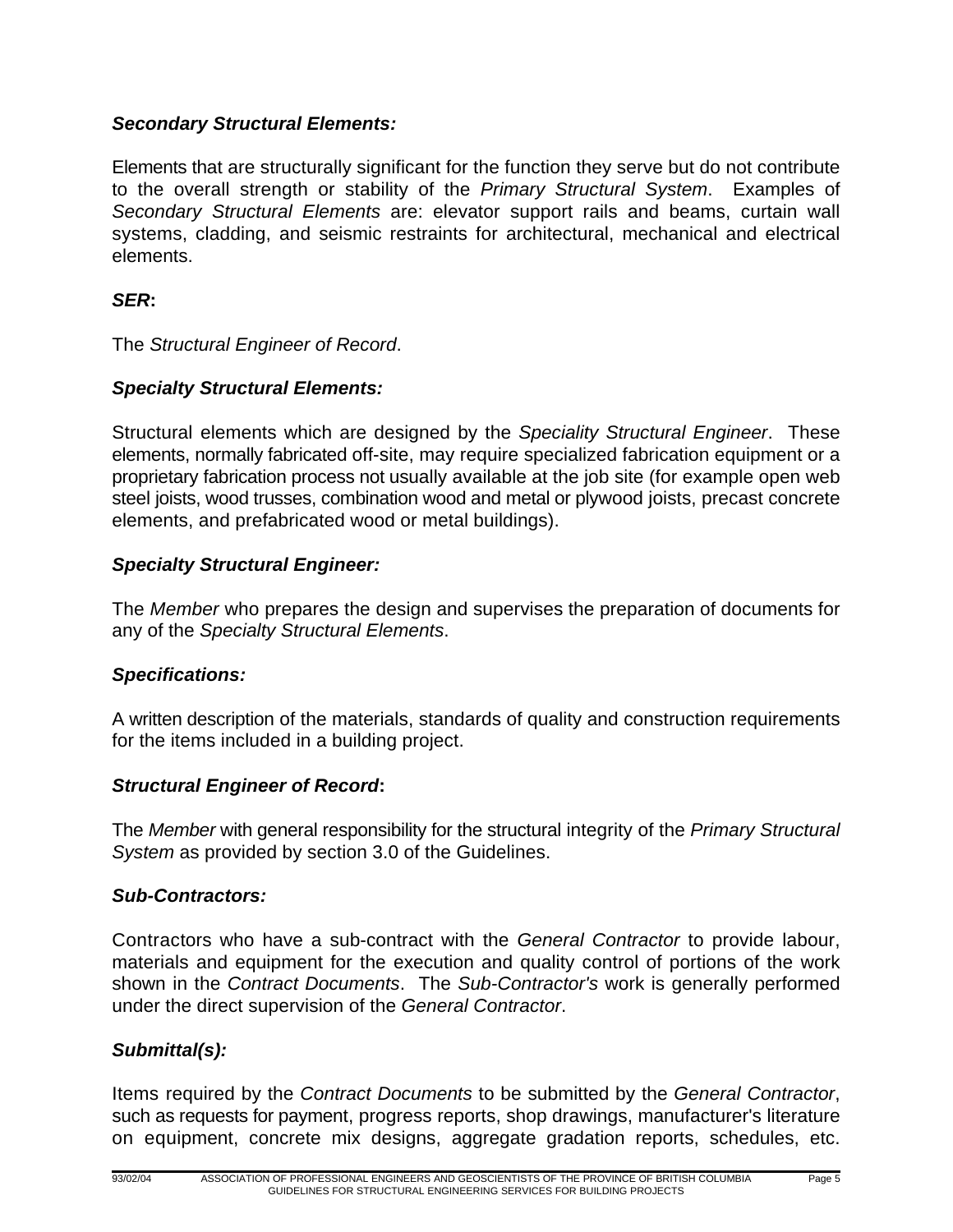*Submittals* are normally used by the *SER* to aid in determining if the work and work products conform with the intent of the *Contract Documents*.

# **3.0 PROJECT ORGANIZATION AND RESPONSIBILITIES**

# **3.1 COMMON FORMS OF PROJECT ORGANIZATION**

Project organizations vary according to the needs of the project and the parties. Some common organizational charts are included in the Appendix.

# **3.2 RESPONSIBILITIES OF ORGANIZATION PARTICIPANTS**

# 3.2.1 *Owner*

3.2.1.1 In order that the design and construction of the project may be carried out in a manner that meets appropriate standards of public safety and the requirements of applicable building regulations, the *Owner* should:

- (a) retain or cause to be retained qualified design professionals including a *Coordinating Registered Professional* (*CRP*) and a *SER* with responsibility for the design of all aspects of the building;
- (b) cooperate with the *SER* to set out a written description of the scope of the SER's services as referred to in paragraph 3.2.3.5;
- (c) not proceed with the contemplated project without adequate financing;
- (d) cooperate with the *Coordinating Registered Professional* so that an adequate written description of the project is developed;
- (e) before the commencement of the *SER's* services, finalize or cause to be finalized a written agreement with the *SER* (directly with the *Owner* or with the *Coordinating Registered Professional* or with another appropriate party);
- (f) cooperate with the *Coordinating Registered Professional* and the *SER* to establish a realistic schedule for the provision of the *SER's* services;
- (g) authorize in writing any additional services that may be required beyond the scope of the *SER's* contract;
- (h) assure that all required approvals, licences and permits from the *Authorities Having Jurisdiction* are obtained;
- (i) recognize that, since no design team nor its design is perfect, some errors or omissions may occur and that accordingly a reasonable contingency should be included in the *Owner's* budget;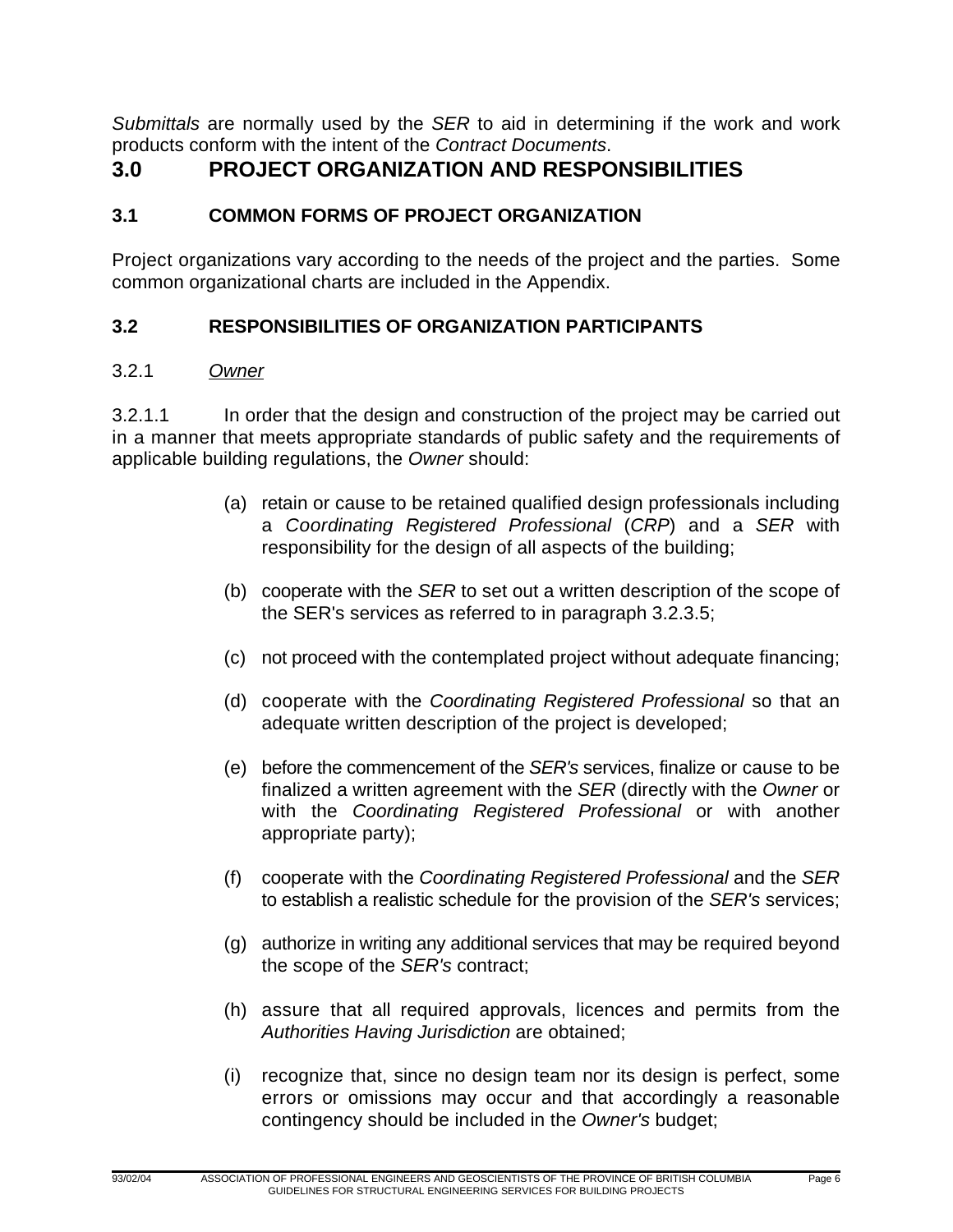- (j) recognize that drawings, *Specifications* and other documents prepared by the *SER* are for the project and that such documents should not be used or copied for other projects without the agreement of the *SER* and without advice from a qualified design professional;
- (k) recognize that, because code interpretation of the *Authority Having Jurisdiction* may differ from the *SER*, some changes may occur.

3.2.1.2 If the *Owner* fails or refuses to carry out the obligations as set out in paragraph 3.2.1.1, the *SER* should:

- (a) consider giving written notice to the *Owner* advising the *Owner* of the SER's recommendations;
- (b) consider whether the *SER* can continue with the project,

because in any event the *SER* must comply with the minimum requirements of these Guidelines.

# 3.2.2 *Coordinating Registered Professional* (Prime Consultant)

To enable the *SER* to perform his duties properly, the *Coordinating Registered Professional* (Prime Consultant) should:

3.2.2.1 Interpret and define the needs of the *Owner* and in doing so should define the *Owner's* intended functions and needs. The *Coordinating Registered Professional* (Prime Consultant) should identify any special design criteria such as equipment and other loads, and span requirements and should advise the *SER* accordingly;

3.2.2.2 Outline the scope of assignment to each design professional for design, preparation of *Contract Documents*, review of work during construction and contract administration;

3.2.2.3 Inform the *SER*, preferably in writing, of fees submitted by all engineers invited to submit service proposals;

3.2.2.4 Provide timely information in sufficient detail as required to adequately perform the *SER* duties;

3.2.2.5 Coordinate and review the designs, drawings and other *Contract Documents* produced by all participants of the design team;

3.2.2.6 Coordinate communication of information between the *Owner* and the contractor and the design professionals including the *SER* so that the work proceeds in a manner that complies with applicable codes and regulations and meets the *Owner's* needs.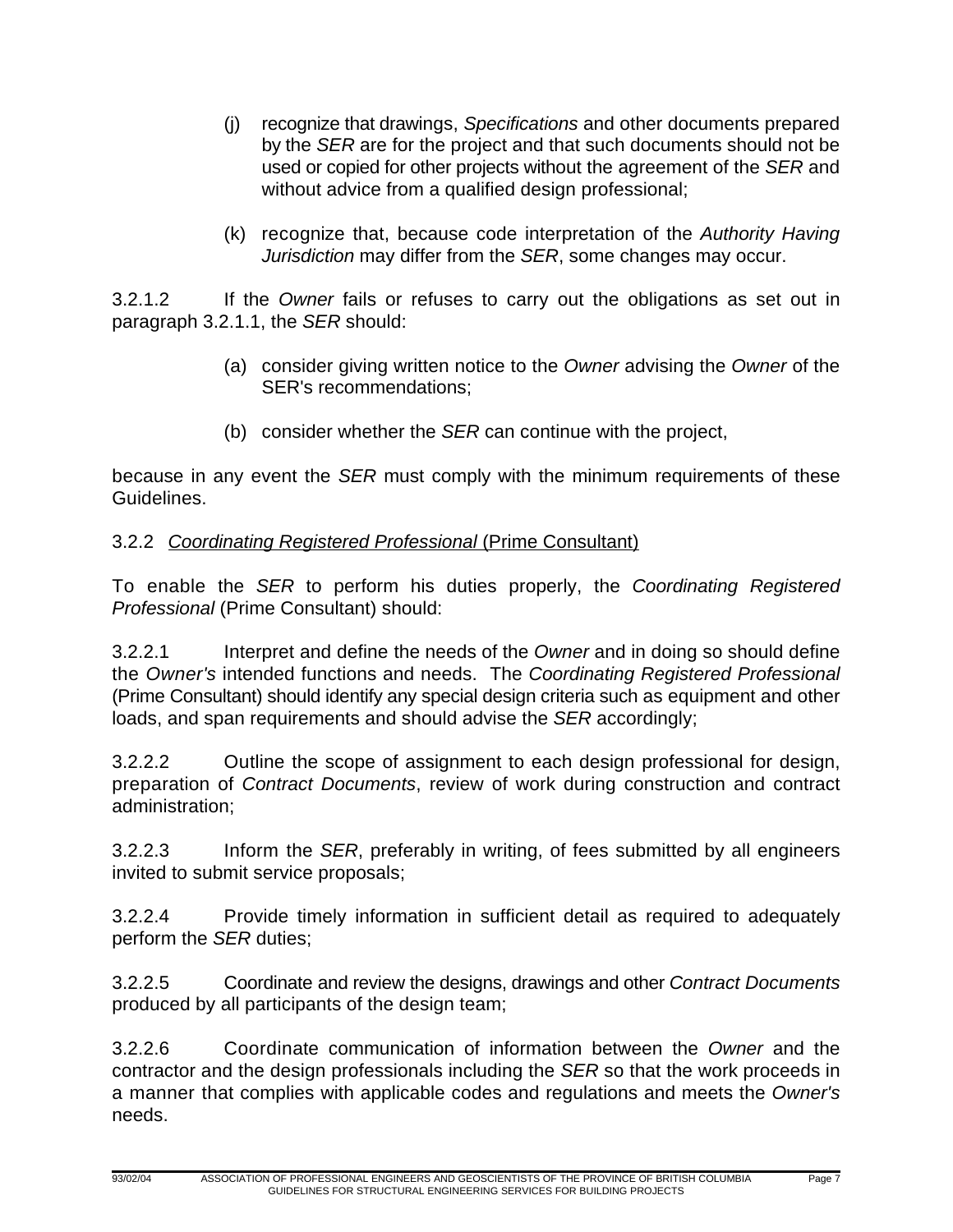# 3.2.3 *Structural Engineer of Record*

3.2.3.1 The *Structural Engineer of Record* (*SER*) is responsible for the structural integrity of the *Primary Structural System*.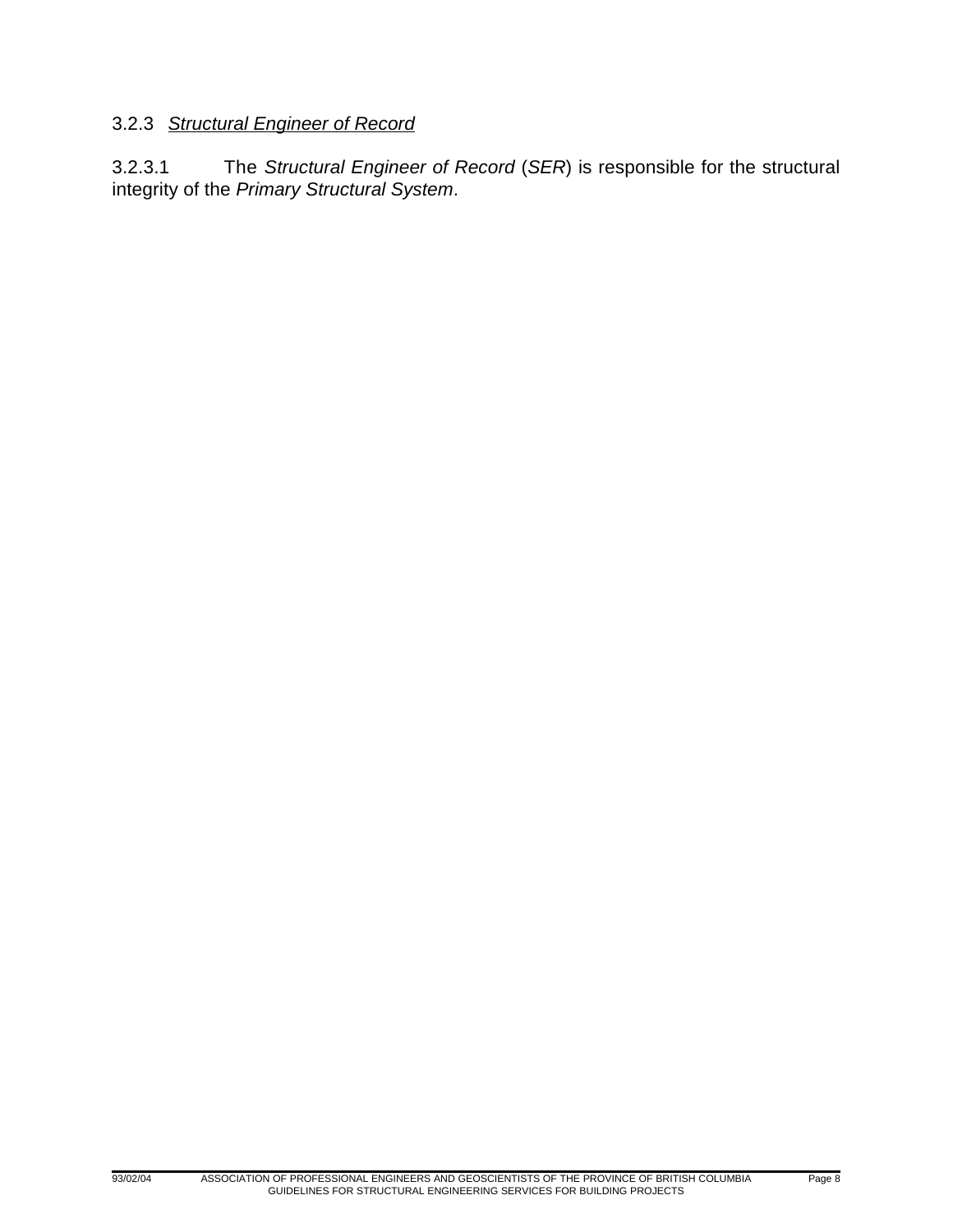3.2.3.2 The *SER* may rely on other *Members* to be responsible for elements of the *Primary Structural System* but the *SER* has the overall responsibility to see that all design is undertaken as is necessary to achieve a *Primary Structural System* that meets acceptable engineering standards. In this event the *SER* must require the other *Members* to sign and seal the documents for such elements.

3.2.3.3 Unless otherwise noted, the *SER* is not responsible for the design of any *Secondary Structural Elements* or *Non-Structural Elements*. However, the *SER* remains responsible for designing the *Primary Structural System* to accommodate these elements and for allowing for their effects on the *Primary Structural System*. For this purpose the *SER* is responsible to review these elements.

3.2.3.4 The *SER* signs the Assurance Of Professional Design And Commitment For Field Review regarding the structural design plans and supporting documents which he prepares. When required by the *Authorities Having Jurisdiction*, the *SER* coordinates the preparation and submission of the *Record Drawings* of the project.

3.2.3.5 The *SER* together with the Client is responsible for setting out a written description of the scope of the *SER's* services sufficient to enable and permit the *SER* to meet the design and field review requirements of these Guidelines and applicable building regulations.

# 3.2.4 *Specialty Structural Engineers*

3.2.4.1 The *SER* should define clearly the scope of work to be performed by the *Specialty Structural Engineer*. The *Specialty Structural Engineers* are responsible for the integrity of their design.

# 3.2.5 *General Contractor*

3.2.5.1 The *General Contractor* has a contract with the *Owner*. This contract usually provides that the *General Contractor* is responsible for the labour, materials and equipment for the work and that the *General Contractor* is responsible for the construction methods, techniques, sequences, procedures, safety precautions and programs associated with the construction work, all as set out in the *Contract Documents*.

3.2.5.2 The *General Contractor* is responsible for coordinating the work of the *Sub-Contractors* and for checking the *Sub-Contractor's* work prior to field review by the *SER*.

3.2.5.3 The *General Contractor* is responsible for providing reasonable notice to the *SER* when components are ready for field review.

# **3.3 SELECTION OF CONSULTANTS**

The recommended procedures for selecting a consultant are as described in the "Outline of Services and Schedule of Fees to Sub-Consultants" booklet published by the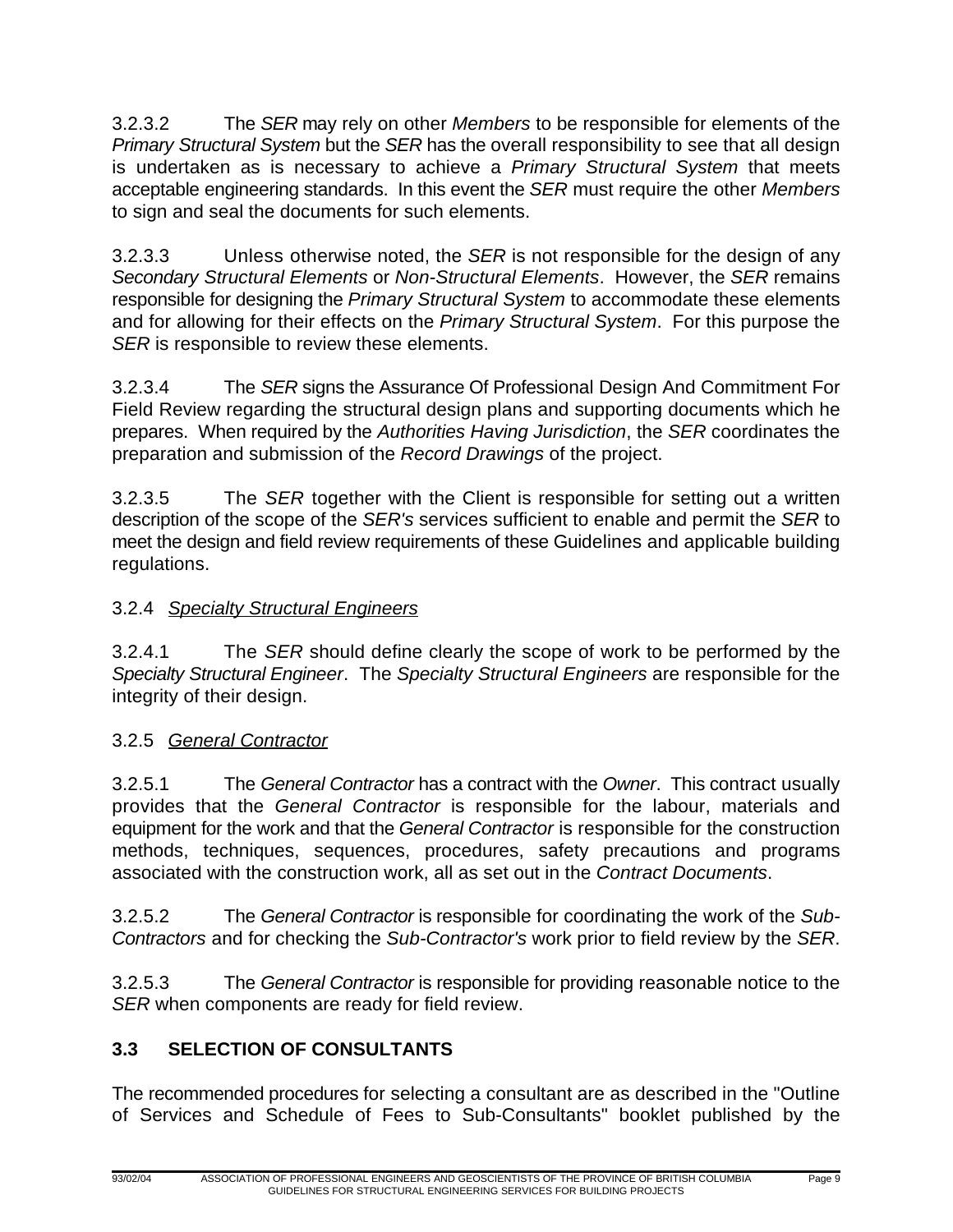*Association* of Professional Engineers and Geoscientists of B.C. and the Consulting Engineers of B.C.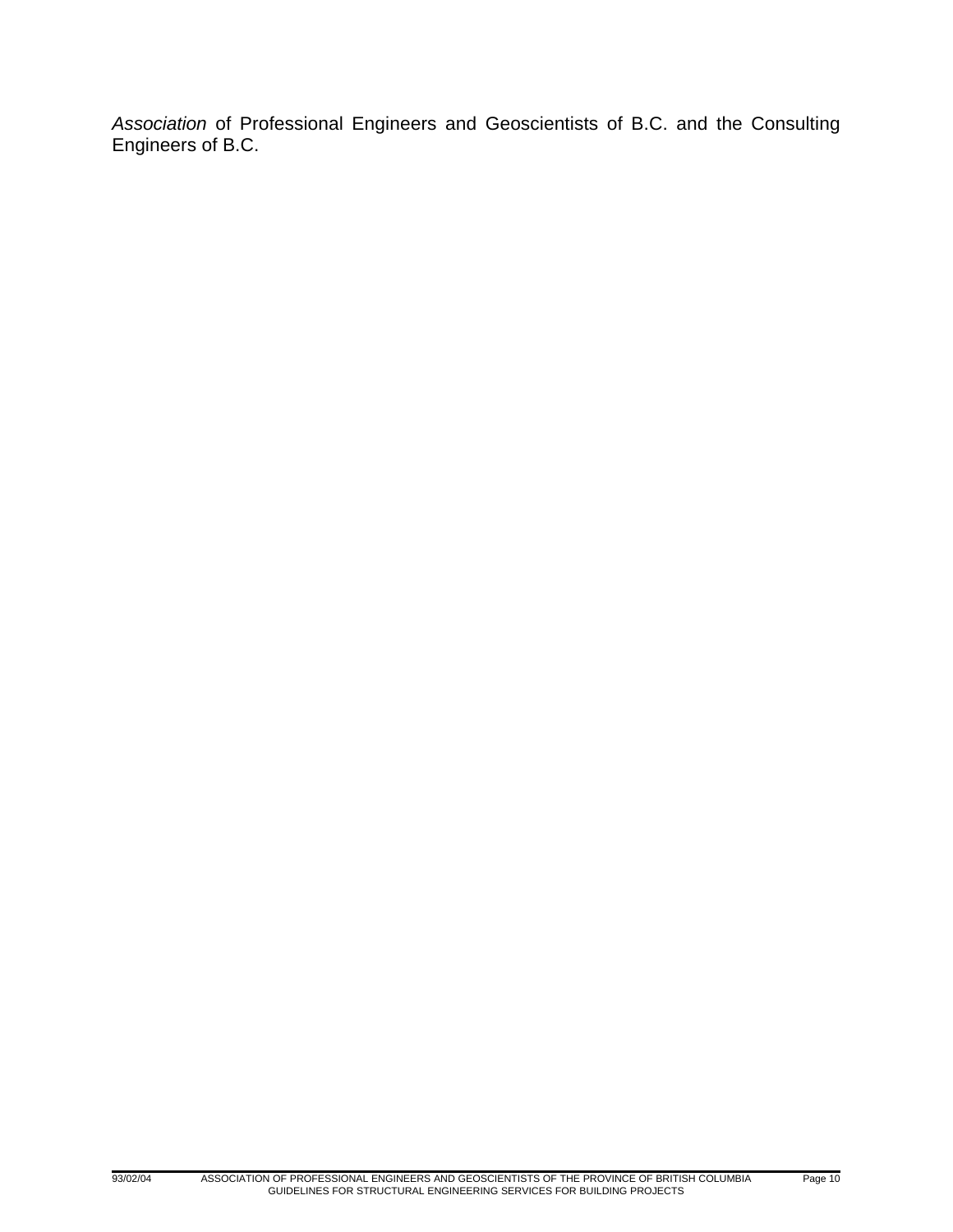# **4.0 GUIDELINES FOR PROFESSIONAL PRACTICE**

The following are outlines of the Services which an *SER* should consider providing as part of good practice. They may assist an *SER* in explaining his services to a *Client*. These outlines are not intended to be exhaustive, and should not be interpreted to detract in any way from the previous provisions of these Guidelines.

# **4.1 SCOPE OF SERVICES**

Before commencement of design Services, the *SER* shall meet with the Client, (who generally is the *Owner* or the *Coordinating Registered Professional*, but who may be others such as the contractor in a design-build contract) to:

4.1.1 Determine the terms of reference and the scope of work for *Basic Services* and *Additional Services*;

4.1.2 Reach agreement on fees, payment schedule and professional liability insurance coverage;

4.1.3 Reach agreement on a contract. (Documents No. 31, 32 or 32-S prepared by the Association of Consulting Engineers of Canada are recommended as a basis for this contract);

4.1.4 For a "fast-track" project, in addition to the above, the *SER* should:

- (a) Establish with the *Client* the terms and conditions under which preliminary or partially complete *Contract Documents* may be issued in advance and clearly define the requirements for partially complete *Contract Documents*;
- (b) Advise the *Client* that no part of the structural documents can be considered complete before all *Contract Documents* including architectural, mechanical and electrical drawings are completed.

# **4.2 BASIC STRUCTURAL ENGINEERING SERVICES**

The usual stages of the *Basic Services*, as discussed below, are generally organized in an agreement according to the sequential stages of a typical project. Although each stage of the *Basic Services* generally contains those items which pertain most typically to the progress of work for that construction stage, it is normal practice, because of the requirements of a specific project, for certain *Basic Services* activities to be performed out of the normal sequence or in different stages than indicated in the scope of Services.

# 4.2.1 "Conceptual" or "Schematic" Design Stage

In the Conceptual or Schematic Stage, the *SER* may: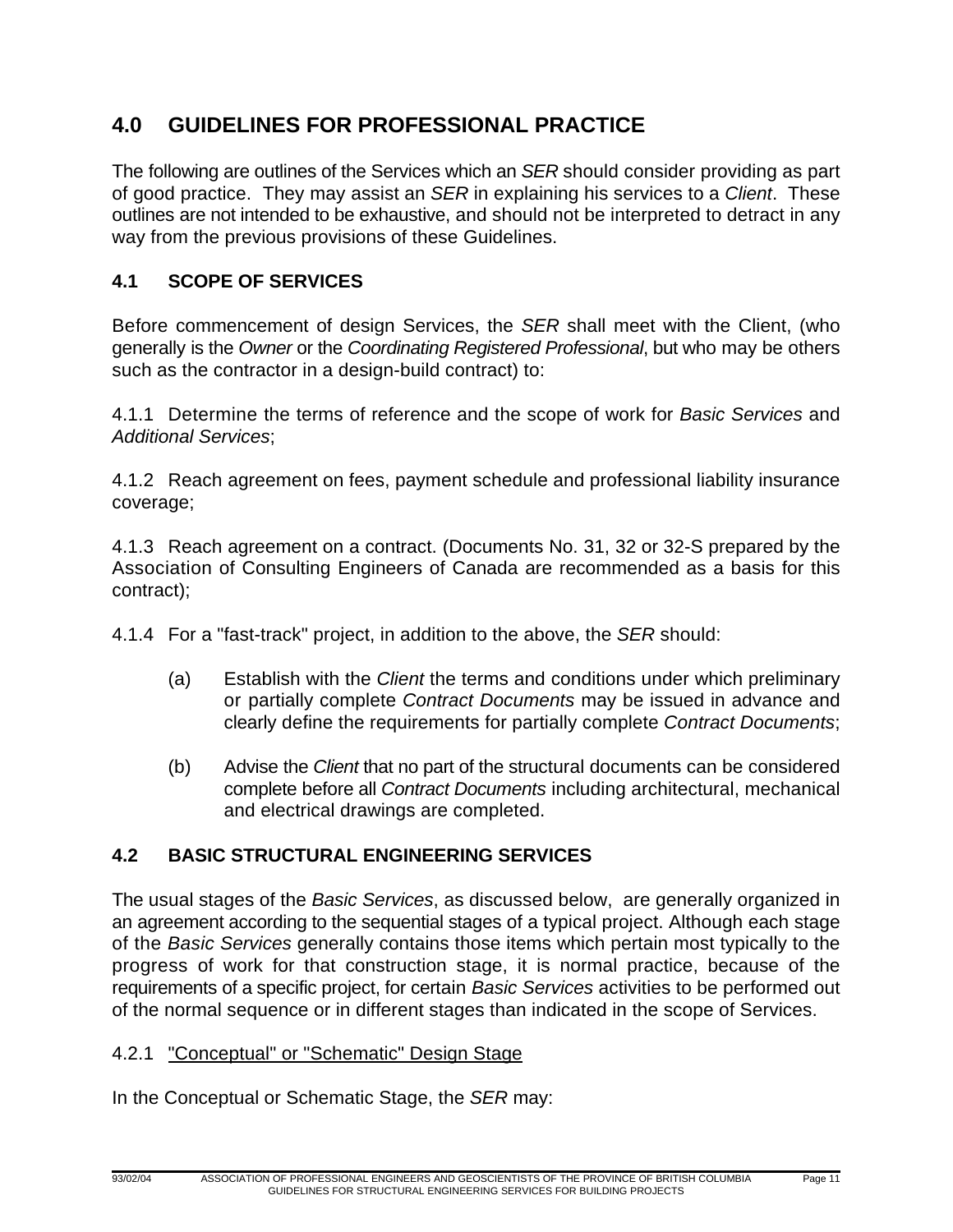4.2.1.1 Attend, as required, periodic meetings with the *Client* and design team to obtain the *Client's* instructions regarding the *Client's* functional, aesthetic, cost and scheduling requirements, to prepare a preliminary design concept, and to report on the structural systems considering economy, performance, capital cost, compatibility with other design elements and requirements of relevant codes and authorities;

4.2.1.2 If required, assist the *Coordinating Registered Professional* (Prime Consultant) and *Owner* in:

- (a) Defining the need for any specialist consultants who may be required for the project with respect to the *Primary Structural System*, such as geotechnical, material testing, vibration analysis and wind tunnel testing;
- (b) Developing or reviewing the project schedule, including any milestone dates;
- (c) Determining channels of communication;
- (d) Defining the responsibility for showing overall and detail dimensions on the drawings;
- (e) Determining drawing standards and *Specifications* format;
- (f) Determining the number and timing of project team meetings during each stage of the project;

4.2.1.3 Establish dates by which information affecting the structural design will be needed from other disciplines, such as electrical and mechanical;

4.2.1.4 Conduct field reviews and review existing drawings where appropriate;

4.2.1.5 Establish criteria relating to the *Primary Structural System* for the geotechnical consultant and other consultants as required. Comment on reports presented;

4.2.1.6 Establish structural design criteria for the *Primary Structural System*;

4.2.1.7 Check applicable codes, regulations and restrictions, insurance requirements and other factors affecting the design of the project;

4.2.1.8 Establish, where appropriate, comparative information to be used in selection of a *Primary Structural System* for the project;

4.2.1.9 Develop the structural scheme for the *Primary Structural Systems*, together with alternate schemes where appropriate. Consider materials and systems suitable to the project requirements. Consider the requirements of the other design professionals and provide the information relating to the *Primary Structural System* they require;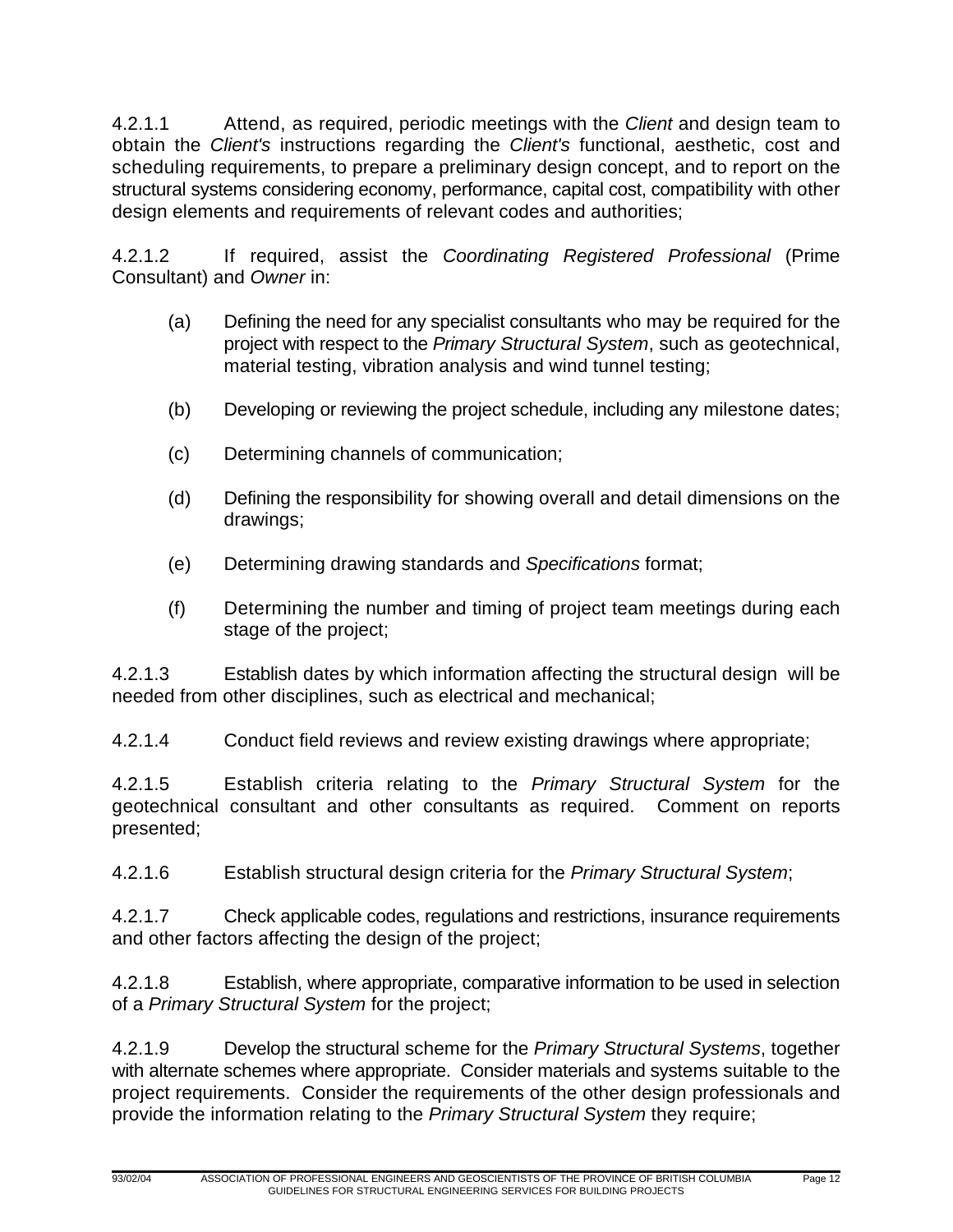4.2.1.10 Provide, if required, brief outline specifications for proposed materials;

4.2.1.11 Describe the *Primary Structural System(s)* detailing each significant component and material;

4.2.1.12 Explain in writing to the *Client* all new construction materials or new techniques the *SER* proposes for use in the project and the alternatives, including the risks, advantages and disadvantages over both the short and long term, so that the *Client* can weigh the choices and make an informed decision before the *SER* proceeds further;

4.2.1.13 If required, recommend to the *Client* a *Primary Structural System*. Review the effect of the selection on the structural construction budget for the project;

4.2.1.14 Prepare a summary report which defines the *Primary Structural System* selected for the project and outlines the reasons for the selection;

4.2.1.15 A *Client* may assume responsibility for all or some of the foregoing Conceptual or Schematic Design Stage activities provided:

- (a) the *SER's* ability to satisfy the requirements of the subsequent stages of these Guidelines is unimpaired;
- (b) the responsibility for such preliminary design activities is clearly defined in writing; and
- (c) the *Client*, in writing, waives the *SER's* responsibility for such preliminary design activities and their effect on the selection of the *Primary Structural System*.

# 4.2.2 Design Development Stage

In the Design Development Stage when the selected scheme is developed in sufficient detail to enable commencement of the final design and construction documents by all participants of the design team, the *SER* may:

4.2.2.1 Attend, if required, meetings with the *Client* and design team;

4.2.2.2 Identify desired standards of quality and the effect of such standards on serviceability requirements such as:

- (a) Deflection of slabs and beams and the effect of deflection on non-structural items such as curtain walls and glazing;
- (b) Control of potential vibration induced by footfall or machinery;
- (c) Lateral drift of the structure;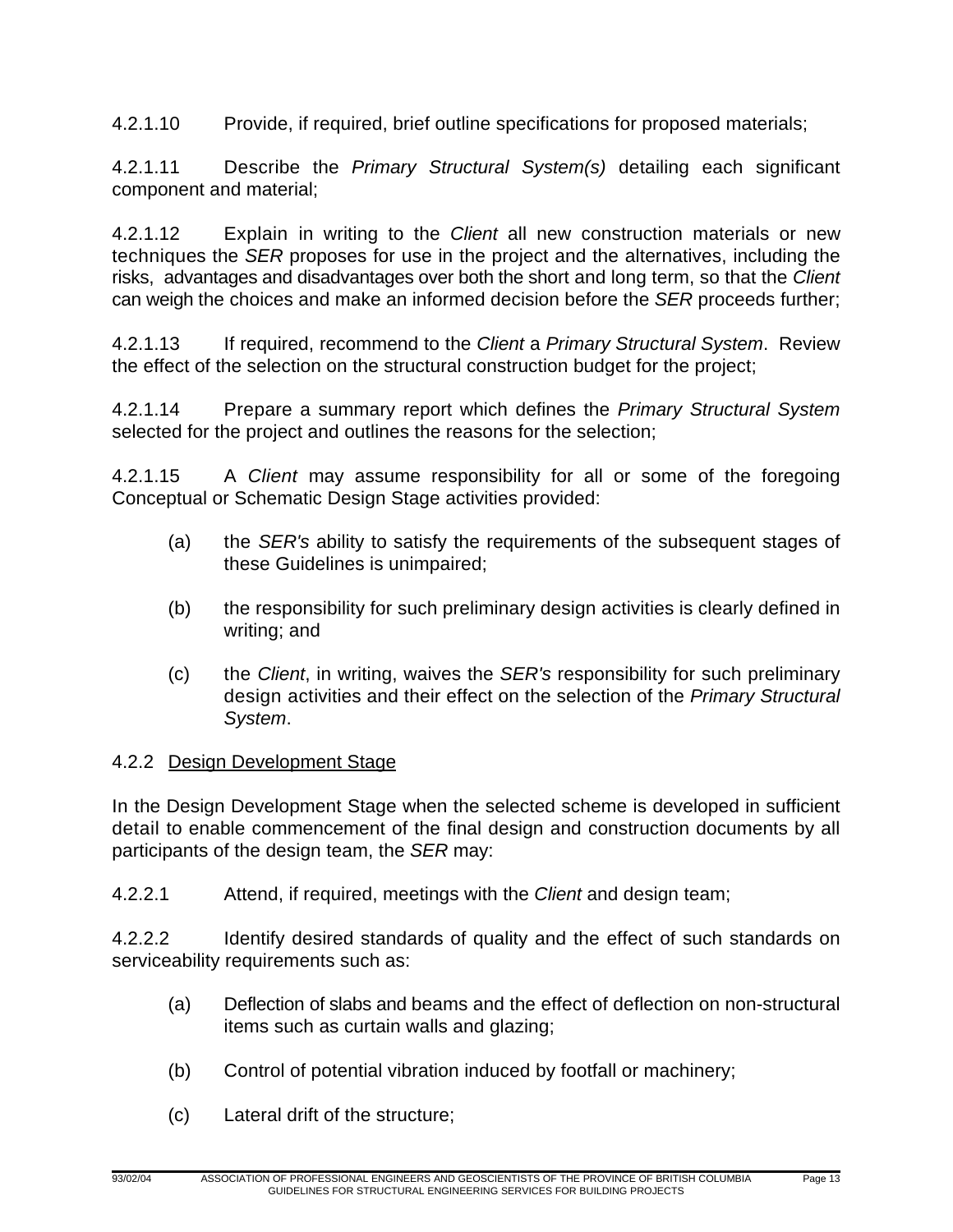(d) Crack control in concrete and masonry elements;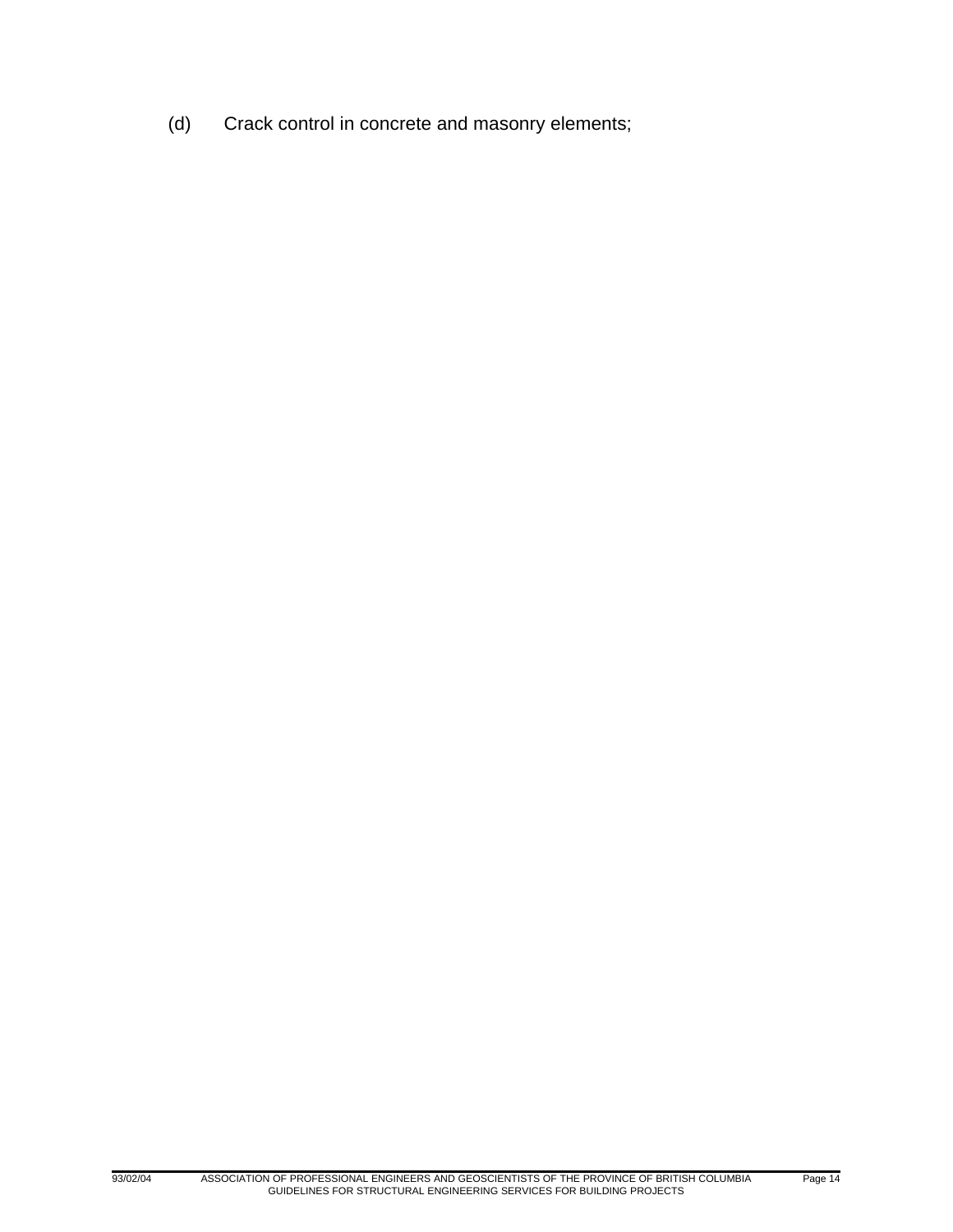- (e) Foundation settlement;
- (f) Soil-structure interaction;
- (g) Seismic deformations (permanent) and movements.

4.2.2.3 Review reports by specialist consultants, such as geotechnical, dynamics or wind tunnel;

4.2.2.4 Prepare preliminary structural analysis and design calculations for typical *Structural Elements* of the *Primary Structural System*;

4.2.2.5 Prepare preliminary foundation drawings based on recommendations by the geotechnical consultant;

4.2.2.6 Prepare preliminary framing design and drawings showing layouts of typical areas;

4.2.2.7 Prepare or edit the "outline *Specifications*" for structural items, as required;

4.2.2.8 Coordinate structural design with deflection and lateral movement criteria to meet the requirements of the other design team participants;

4.2.2.9 Submit design development documentation for review and approval by the *Client*.

#### 4.2.3 Contract Documents Stage

- 4.2.3.1 General:
	- (a) Design the *Primary Structural System*;
	- (b) Determine and specify in the *contract documents* which *Structural Elements*, such as connection details and proprietary products, are to be designed by *Specialty Structural Engineers*. Specify the type of element, its position within the structure and the method of connecting to the *Primary Structural System*. Specify the loads and design criteria for use by the *Specialty Structural Engineer* in his design;
	- (c) Review the effect of *Non-Structural Elements* attached to the *Primary Structural System* and design the structure to accept and support such items. Provide information regarding the supporting capability and physical attachment limitations of the *Primary Structural System*;
	- (d) Attend periodic coordination meetings, as required;
	- (e) Assist in coordination with the *Authority Having Jurisdiction*, as required;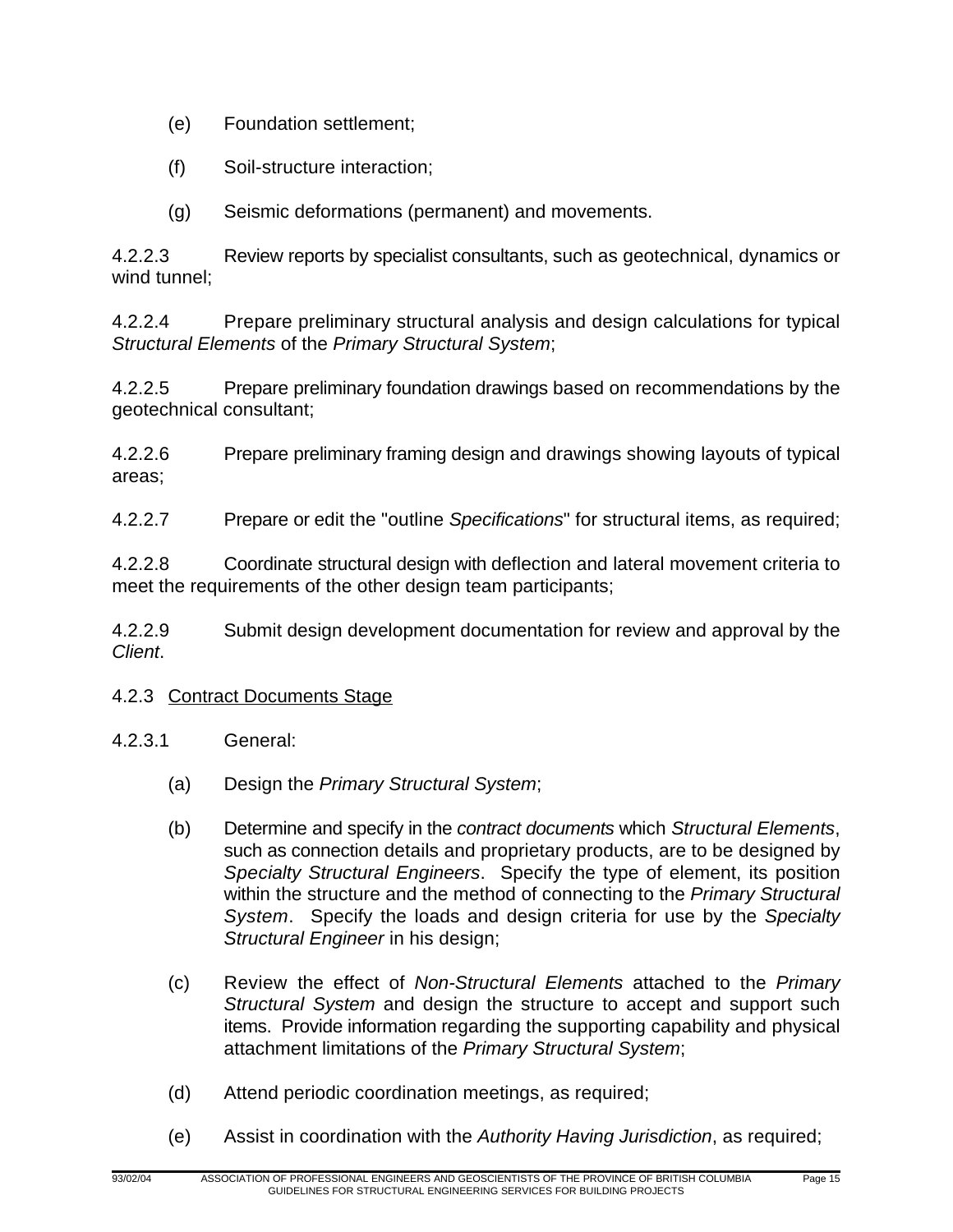- (f) Assist in establishing testing and inspection requirements;
- (g) Comply with fire resistance requirements as determined by the *Coordinating Registered Professional* or specialty consultants.

# 4.2.3.2 Structural Calculations

The *SER* must prepare structural calculations to support all structural designs. The structural calculations should be prepared legibly and presentably and filed by the *SER* for record purposes. Hard copy of input and output of any computer analysis should be included as well as description of the software used.

In general, structural calculations include but are not limited to:

- (a) Design criteria:
	- Discussion and description of design basis including assumptions;
	- Building codes used with edition dates;
	- List of live loads, snow loads, seismic factors and wind load criteria and any special loads and provisions greater than building code requirements as requested by the *Client* or otherwise used by the *SER*;
	- Structural material specifications for concrete, reinforcing steel, masonry, structural steel, wood and other materials used;
	- Geotechnical report information and design criteria;
	- Deflection limitations of structural elements and systems.
- (b) Location diagrams for structural elements;
- (c) Vertical load analysis and design of:
	- Roof structures;
	- Floor structures;
	- Frames or trusses;
	- Columns;
	- Walls;
	- Foundations.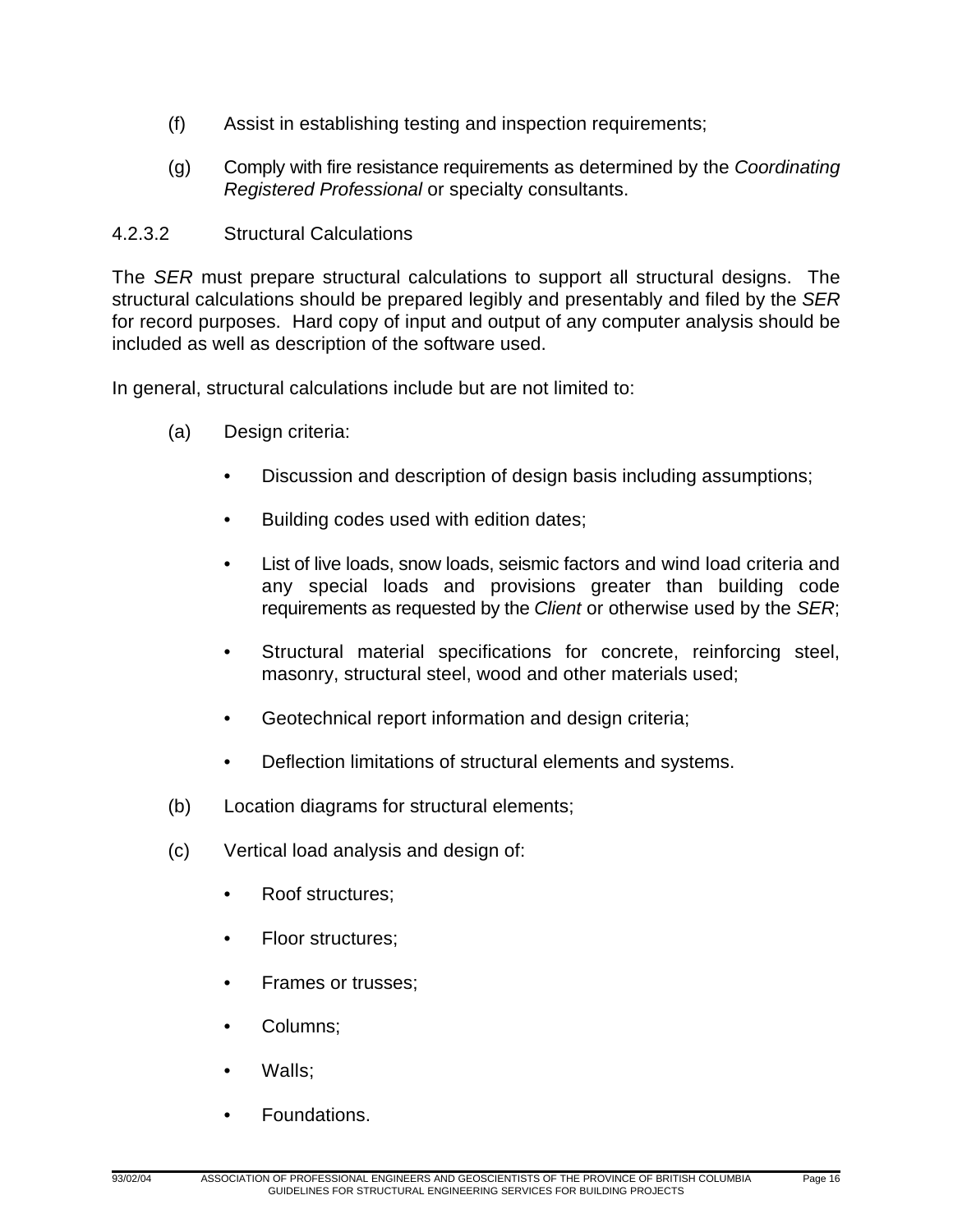- (d) Lateral load analysis and design for seismic and wind forces;
- (e) Computer analysis and design results, if applicable;
- (f) Special studies and analysis (dynamic, vibration, etc.), where used;
- (g) Independent check of the final structural design and documents to confirm the adequacy and appropriateness of the design. The independent check shall be performed by an engineer other than the original design engineer, but not necessarily from a separate company;
- (h) The names of the structural design engineer(s) and design check engineer;
- (i) Table of contents for or index to the structural calculations.

#### 4.2.3.3 Structural Drawings

Structural drawings typically show the locations, sizes, reinforcing, and connections of the structural elements in sufficient scale and detail to enable the fabrication, installation, and connection of the members in a reasonable sequence by a competent contractor familiar with the techniques of construction for the specified materials.

Framing plans may refer to architectural drawings for dimensions where appropriate and mutually agreed to by the *SER* and the architect. Elevations, sections, and details should be of appropriate scale, number, and extent to portray the relationship of members to each other and their interconnection(s). Care should be taken to ascertain and determine that details noted "typical" are applicable to the condition being portrayed and that their location and extent are explicit;

The drawings should define the complete extent and detail of the work;

The drawings which should include but not necessarily be limited to the following may vary depending on the complexity of the job and the materials:

- (a) Structural Notes:
	- Design criteria indicating all superimposed vertical and horizontal loads used in the design including live, snow, earthquake, wind and dead loads (such as landscape, partition and equipment loads) not shown on the structural drawings. These loads should be designated as unfactored;
	- Reference to the geotechnical report on which the foundation design is based;
	- Brief material *specifications*;
	- Absolute or relative deflection criteria for structural members: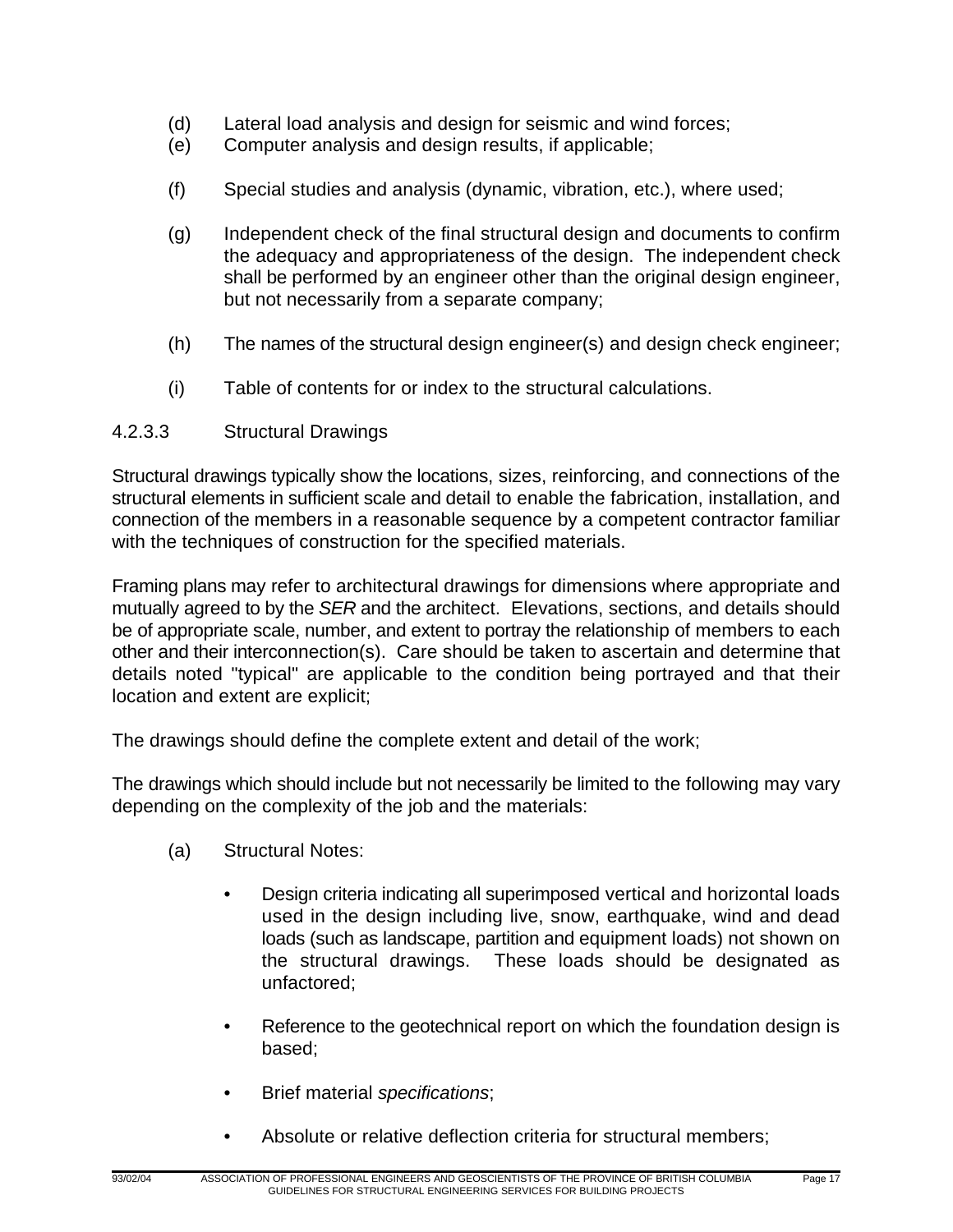- Where forces are shown, the forces should be clearly identified as factored or unfactored;
- Pertinent design standards;
- Reference to drawings and *Specifications* prepared by other participants of the design team.
- (b) Typical Details;
- (c) Foundation Plans and Schedules:
	- Allowable soil-bearing capacity, pile capacities and lateral earth pressures for retaining structures;
	- Sizes, locations, dimensions and details of all foundations;
	- Assumed bearing strata or elevation(s);
	- Estimated pile length(s) or source of this information;
	- Location of known existing Services and existing foundations which conflict with structural foundations or reference to the source where this information can be found;
	- If underpinning or temporary shoring is specified to be designed by others, indication on the drawings of the areas designated to be shored or underpinned. If shoring or underpinning is designed by the *SER*, indication of all details and construction sequences.
- (d) Floor and roof framing plans and details:
	- General gridline dimensions and overall building dimensions;
	- Sizes, locations, dimensions and details of all structural elements;
	- Elevations, including slopes and depressions;
	- Lateral load resisting system;
	- Governing forces, moments, shears or torsion required for the preparation of shop and detail drawings;
	- Reinforcing bar sizes and details with fabrication and placing criteria;
	- Locations and details of control, construction, contraction and expansion joints;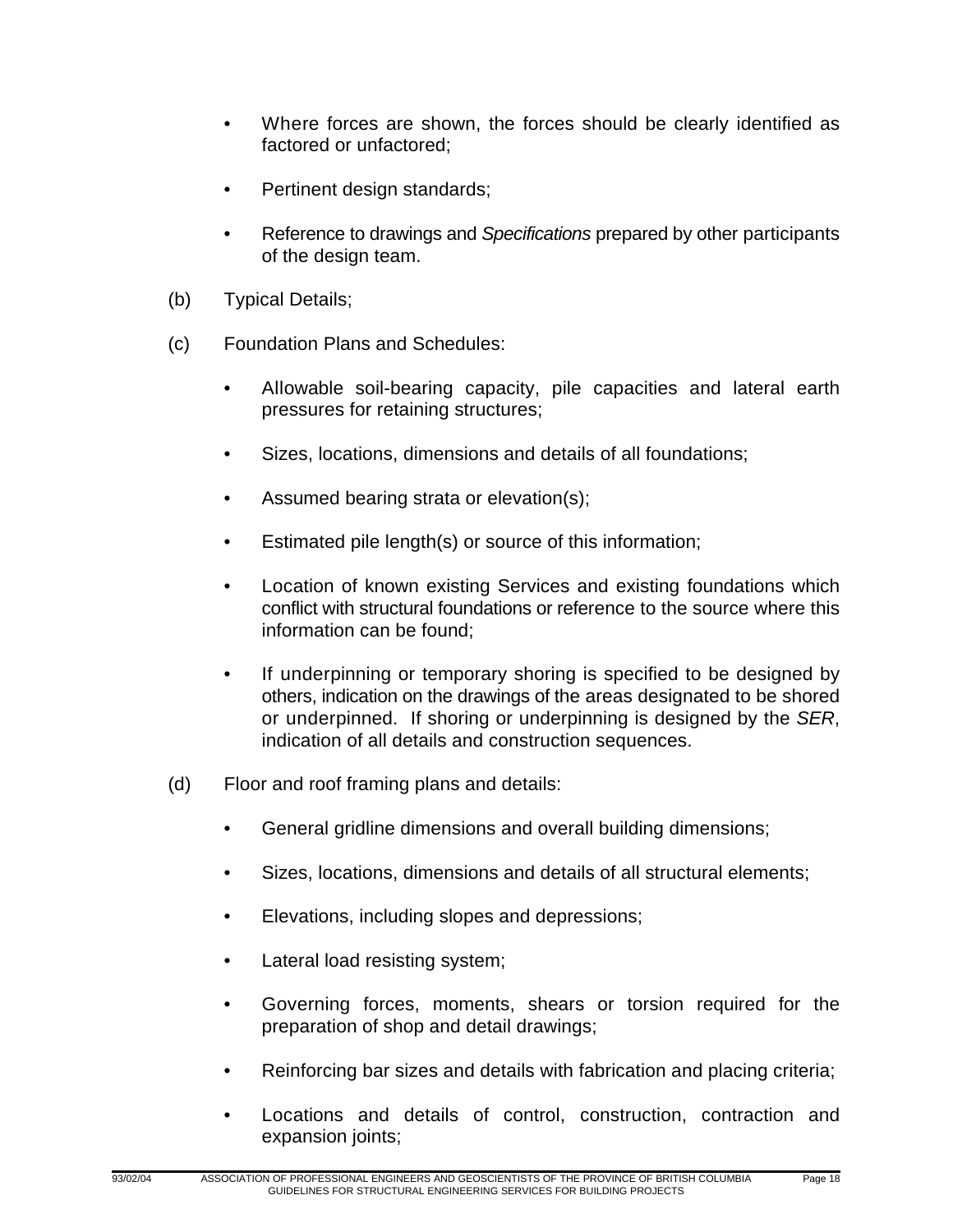- Locations, sizes and reinforcing of significant openings;
- Provision for future extensions.
- (e) Schedules and Details for Columns, Beams and Walls:
	- Element sizes;
	- Elevation of bottom of columns;
	- Reinforcing steel and splice details for concrete columns;
	- Splice locations for structural steel columns;
	- Structural details of masonry or reinforced concrete walls including lintels, details and reinforcing of significant openings;
	- Stiffeners, lateral bracing and local reinforcements for steel members.
- (f) Connections:
	- Where connections are specified to be designed by *Specialty Structural Engineers*, indicate on the contract drawings all required information and governing forces. In such cases the *Specialty Structural Engineer* shall seal, sign and date the fabrication drawings. Where connections are designed by the *SER*, show all dimensions and comprehensive connection details requiring no further engineering input. Under these circumstances, the *SER* retains responsibility for these connections;
	- The *SER* shall consider the design of the connections when sizing the structural members, e.g., HSS truss joints, post-tensioned anchorages;
	- Show general arrangement and details at intersections of different structural materials.
- (g) Sequence of construction, if this is critical to the functioning of the finished structure;
- 4.2.3.4 *Specifications*
	- (a) *Specifications* are prepared using a format suitable for inclusion with the overall *Contract Documents*;
	- (b) The *Specifications* should include information on the following:
		- standards, codes, by-laws governing work;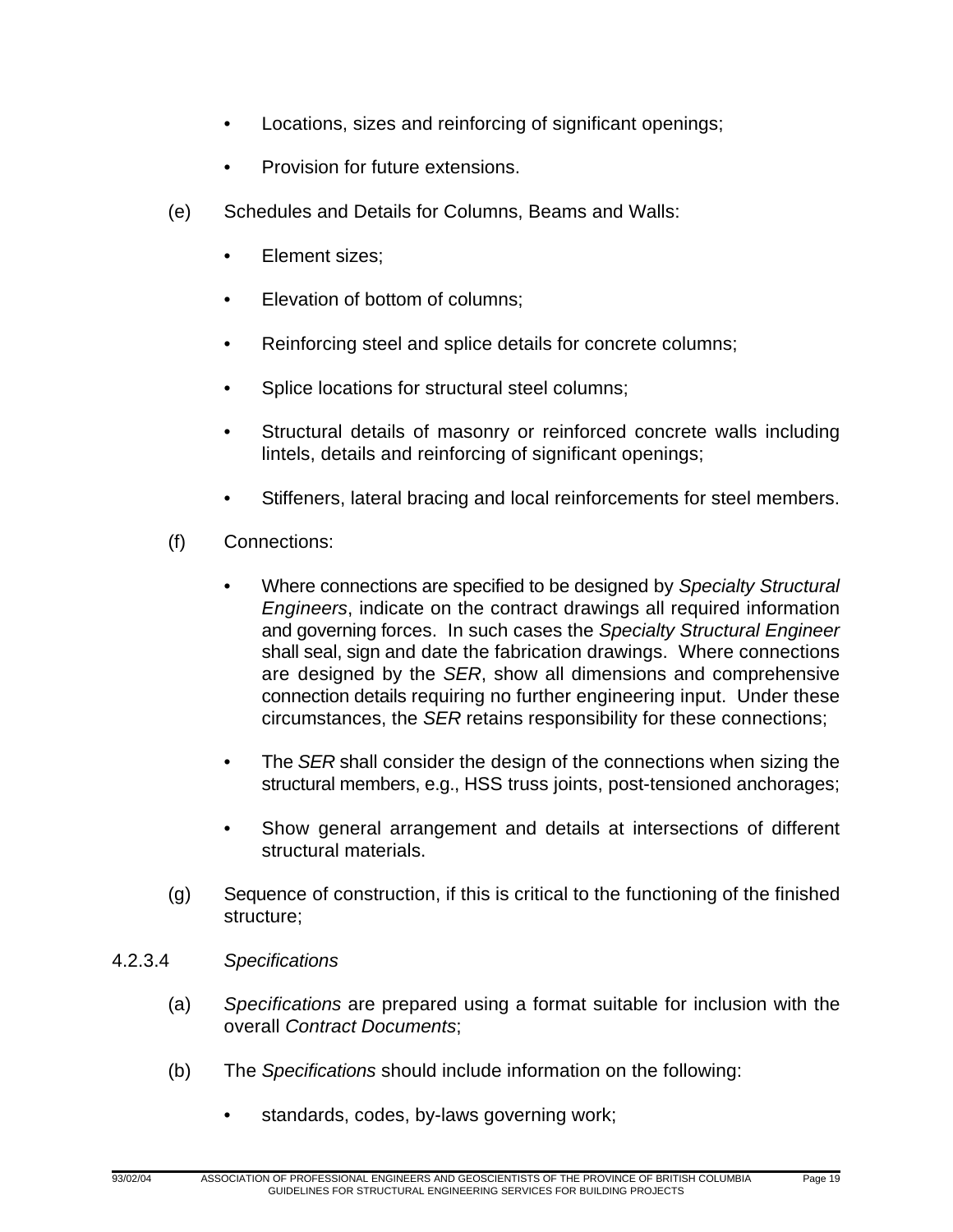- *Submittals* required;
- quality control requirements;
- materials;
- workmanship and fabrication;
- tolerances;
- information for temporary works and erection information, where necessary, to ensure the intent and integrity of the design;
- construction inspection and testing;
- notification by the contractor before significant segments of the work are begun;
- warranties;
- performance criteria for design by *Specialty Structural Engineers*.
- (c) Where appropriate, the *Specifications* may be abbreviated and become part of the drawings;
- (d) The *Specifications* generally set out that the SER's review of *Submittals* and inspection of work as well as any testing by independent agencies reporting to the *Client* are undertaken to inform the *Client* of the quality of the contractor's performance and that this review and testing are not for the benefit of the contractor. The contractor must provide his own independent quality control program.

# 4.2.4 Tendering Stage

- 4.2.4.1 Assist in the preparation of pre-qualification documents, if required;
- 4.2.4.2 Assist in the preparation of the contract, if required;
- 4.2.4.3 Assist in reviewing bidder's qualifications, if required;

4.2.4.4 Assist the *Client* in obtaining required approvals, licences and permits. Prepare Letters of Assurance and documents required by the *Authority Having Jurisdiction*;

4.2.4.5 Assist in analysis and evaluation of tenders submitted;

4.2.4.6 Provide structural addenda and clarification of structural documents, as required.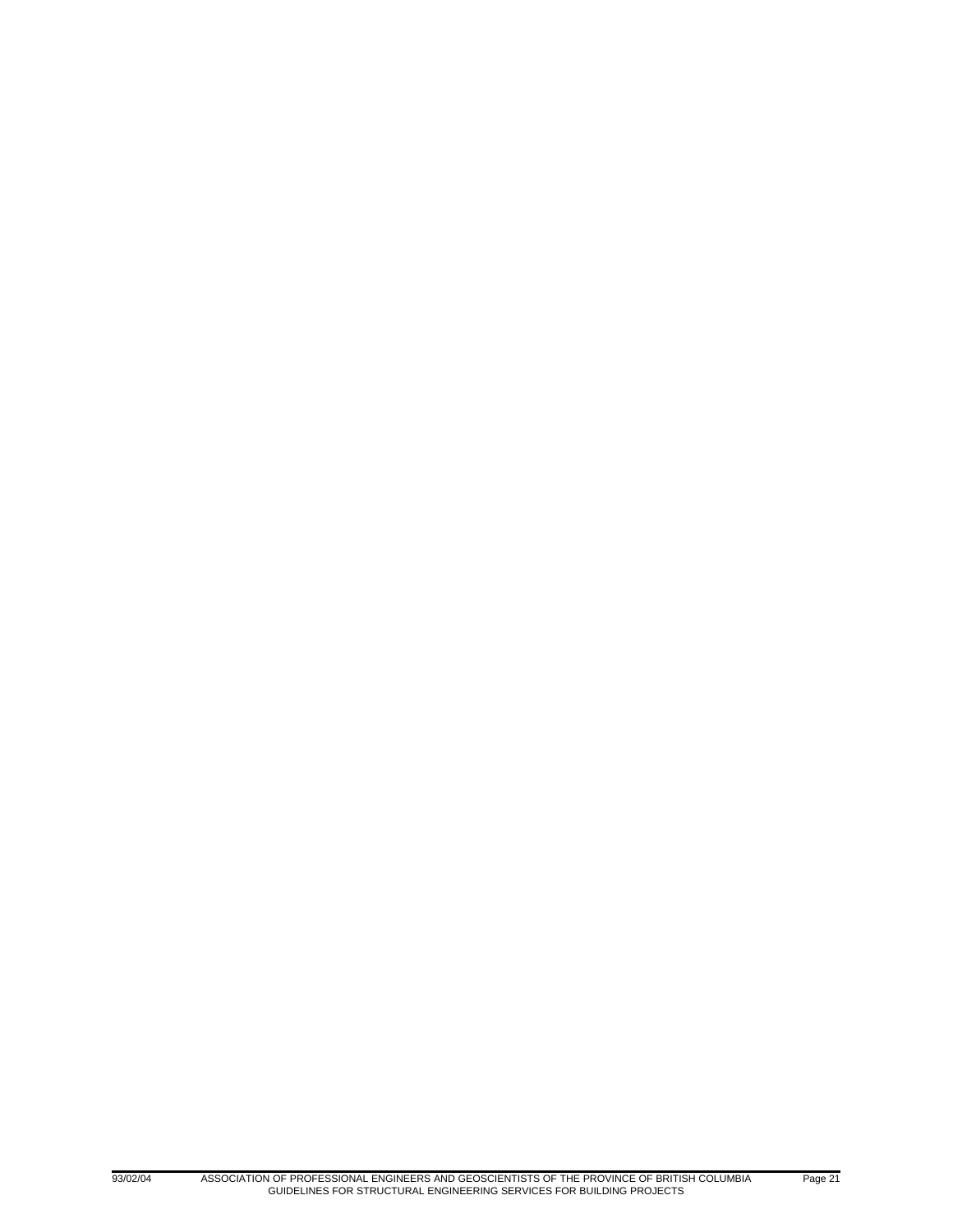## 4.2.5 Construction Stage

It is essential that Services during construction be provided for all systems for which the *SER* is responsible.

It is preferable that the Services during construction be provided by the *SER*; however, where practical the *SER* may delegate these duties to others.

Services during construction by the *SER* should not be construed to relieve the contractor of the contractor's responsibility for building the project in accordance with the *Contract Documents*, controlling the progress, providing safe working conditions, and correcting any deviations from the project requirements.

Some items reviewed by the *SER* may also require review by other members of the design team or by testing and inspection agencies. Such work may include piles, anchors, precast concrete elements, structural steel, welding, proprietary products, and *Secondary Structural Elements* designed by others.

## 4.2.5.1 General Services During Construction

*Field Services* should include, but not necessarily be limited to, the following and may vary depending on the complexity of the job.

- (a) Attend construction meetings, if required;
- (b) Confirm communication channels and procedures;
- (c) Assist in confirming, reporting and scheduling procedures for testing and inspections;
- (d) Assist in confirming procedures for shop drawings and other *Submittals*;
- (e) Confirm that the qualifications of fabricators meet the *Specifications*;
- (f) Advise the contractor and the *Coordinating Registered Professional* on the interpretation of the structural drawings and *Specifications* and, if required, issue supplementary details and instructions during the construction period as required;
- (g) If requested, advise, the *Client* on the validity of charges for additions or deletions from the contract and on the issue of change orders;
- (h) Review and comment on, if requested by the Client, the contractor's applications for progress payments. Estimate, if required, completed work and materials on site for payment according to the terms of the construction contract;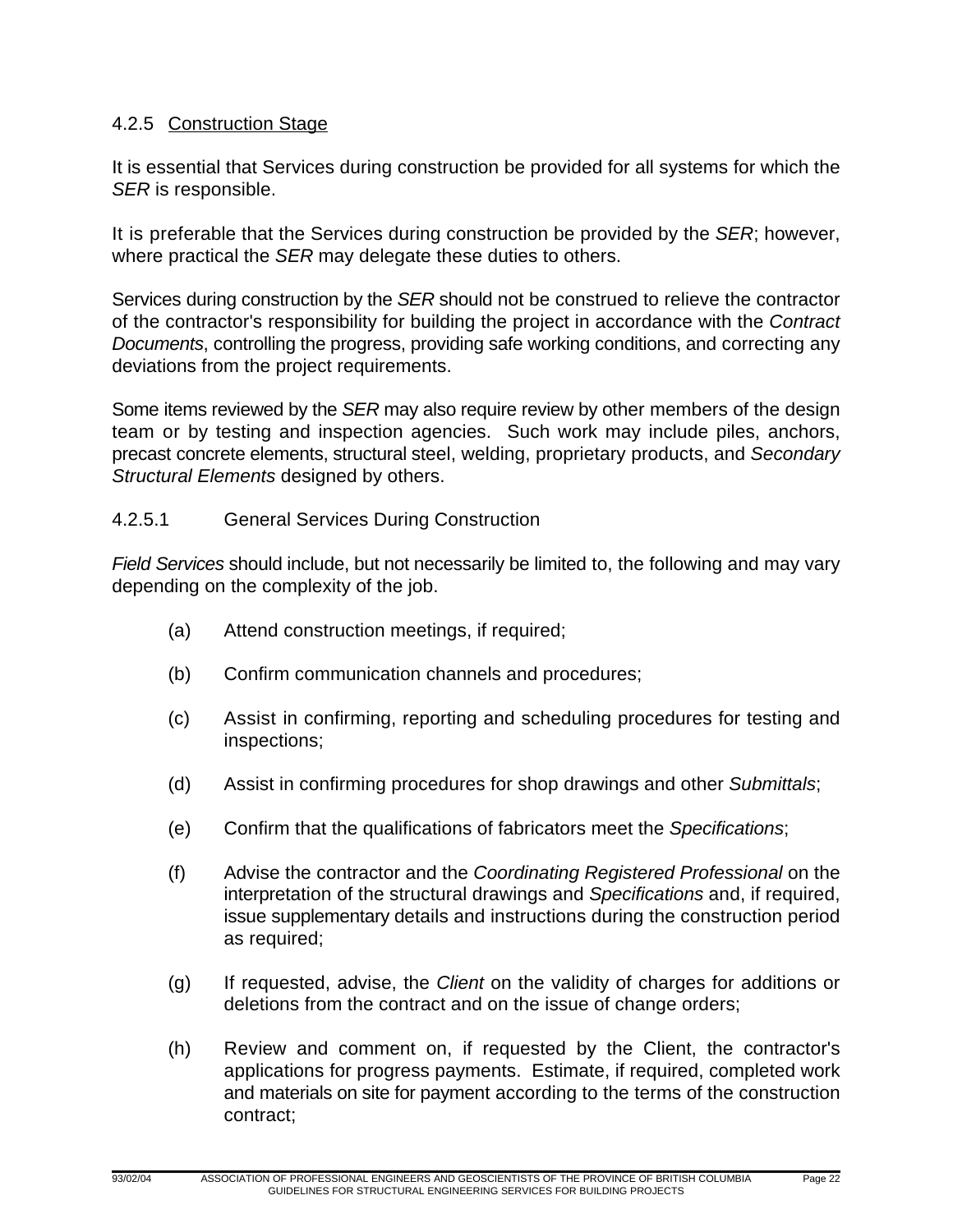- (i) Review reports from the testing and inspection agencies to determine if the agency has verified compliance of the reported item of work with structural *Contract Documents*;
- (j) Conduct substantial and total performance inspections of the structural components of the project noting deficiencies observed and inspect completed corrections;
- (k) Submit, if required, *Record Drawings* to the *Authority Having Jurisdiction*.

# 4.2.5.2 Review of *Submittals*

*Submittals* should be reviewed for general compliance with the structural *Contract Documents* but generally the review does not go so far as to include matters such as checking dimensions or quantities or the review of the contractor's safety measures or methods of construction.

- (a) Confirm that the *Submittals* have been reviewed by the *General Contractor* before review by the *SER*;
- (b) Review the shop drawings and other *Submittals* for conformance with the *Contract Documents* and the intent of the design;
- (c) When required by the *Contract Documents*, confirm that the shop drawings bear the signature and seal of the responsible *Specialty Structural Engineer*. The *Specialty Structural Engineer* whose seal and signature appear on the drawings is responsible for the design of the *Speciality Structural Elements* and connections indicated. To clarify responsibility, the *Specialty Structural Engineer* may qualify the extent of work which has been designed by the *Specialty Structural Engineer*. In the absence of a signature and professional seal by a *Speciality Structural Engineer*, the *SER* may have responsibility for the design of the elements and connections shown on the *Submittals*;
- (d) Review shop drawings and other *Submittals* of pre-engineered or proprietary structural elements for type, position, and connection to elements of the *Primary Structural System* and for criteria and loads used for the design.
- 4.2.5.3 Field Review
	- (a) Visit the site at intervals appropriate to the stage of construction to observe the quality and the progress of the construction of those elements designed by the *SER*. At the discretion of the *SER*, proprietary products, connections and other structural elements which have been designed by *Specialty Structural Engineers* should be inspected by those other engineers at the appropriate stage of construction and reported in writing to the *SER*.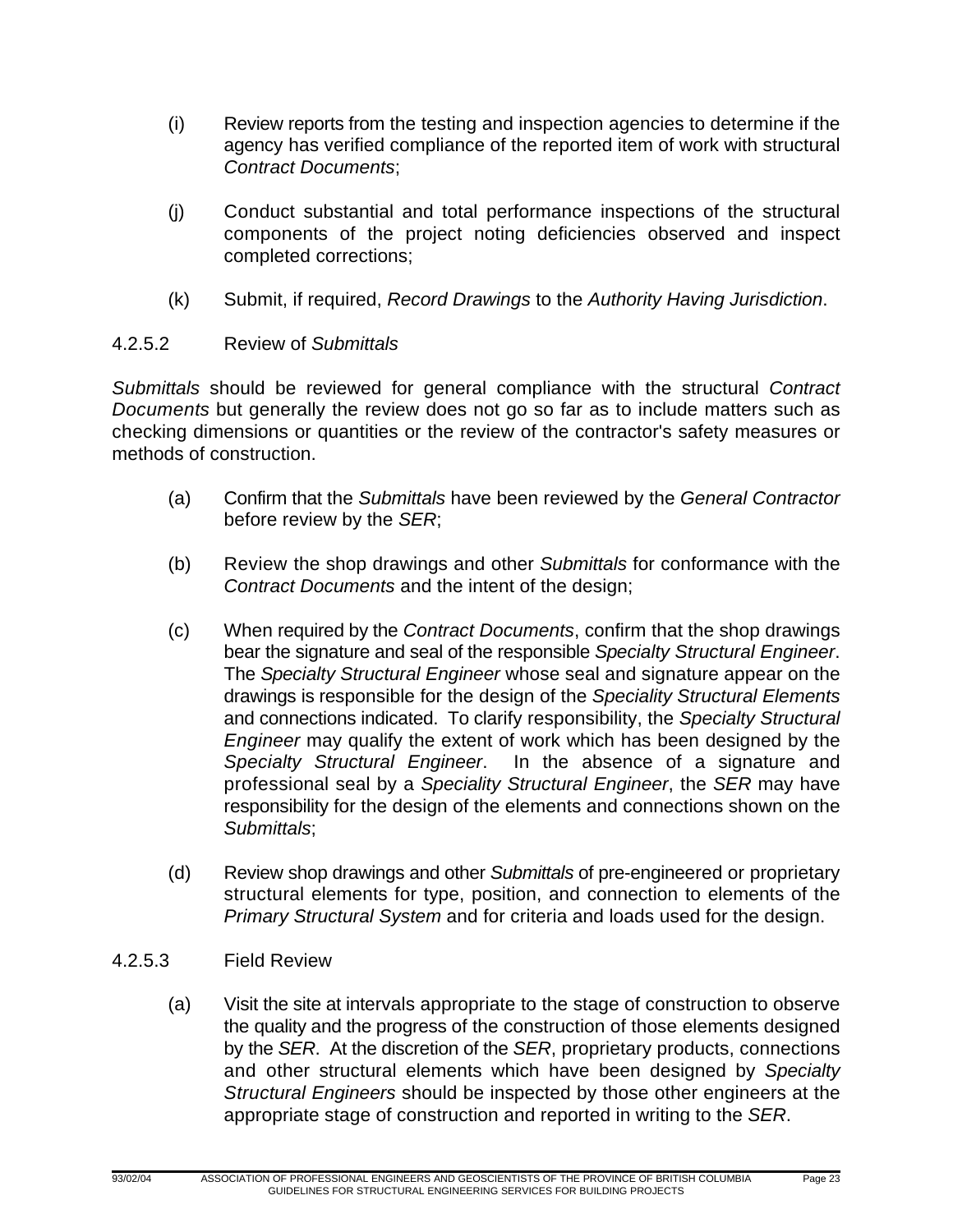- (b) Prepare site visit reports outlining observations and deficiencies in the work and bring them to the attention of the contractor's site representative;
- (c) Distribute site visit reports to the contractor and the *Coordinating Registered Professional*. Where the *Owner* directly retains the services of the *SER*, it is recommended that the *Owner* also be sent copies of the reports;
- (d) Conduct a final project review and advise the *Client* of continuing or newlyobserved defects or deficiencies in the project.

# **4.3 ADDITIONAL STRUCTURAL ENGINEERING SERVICES**

In addition to the *Basic Services*, the *SER* may provide the following *Additional Services* if the *SER* and the *Client* reach appropriate mutual agreements. They are generally not considered intrinsic parts of the basic structural design services, as discussed in paragraph 4.2, and are not part of the minimum services which the *SER* should provide under these Guidelines.

The *Client* should retain the *SER* as an *Additional Service* to review items designed by others to confirm compatibility with the design of the *Primary Structural System*.

Examples of *Additional Services* are:

4.3.1 Design work resulting from changes the project as originally described and agreed to under the contract between the *SER* and *Client*, such as changes in scope, complexity, diversity or magnitude of the project;

4.3.2 Preparation of alternate structural designs and related documentation after selection of the *Primary Structural System* made during the conceptual and schematic design stages;

4.3.3 Review, design and preparation of documentation of alternate or substitute systems if requested by the *Coordinating Registered Professional* (Prime Consultant), the *Client* or the contractor for tendering to obtain competitive bids for items such as proprietary products;

4.3.4 Work connected with the preparation of documents for tendering segregated contracts, pre-tendered contracts, phased or fast-track construction;

4.3.5 Review of alternate designs or products after completion of the *Contract Documents*;

4.3.6 Work resulting from changes necessary because of construction cost over-run which is outside the control of the *SER*;

4.3.7 Translation of *contract documents* into a second language, conversion to other units, special preparation of drawings for reduction;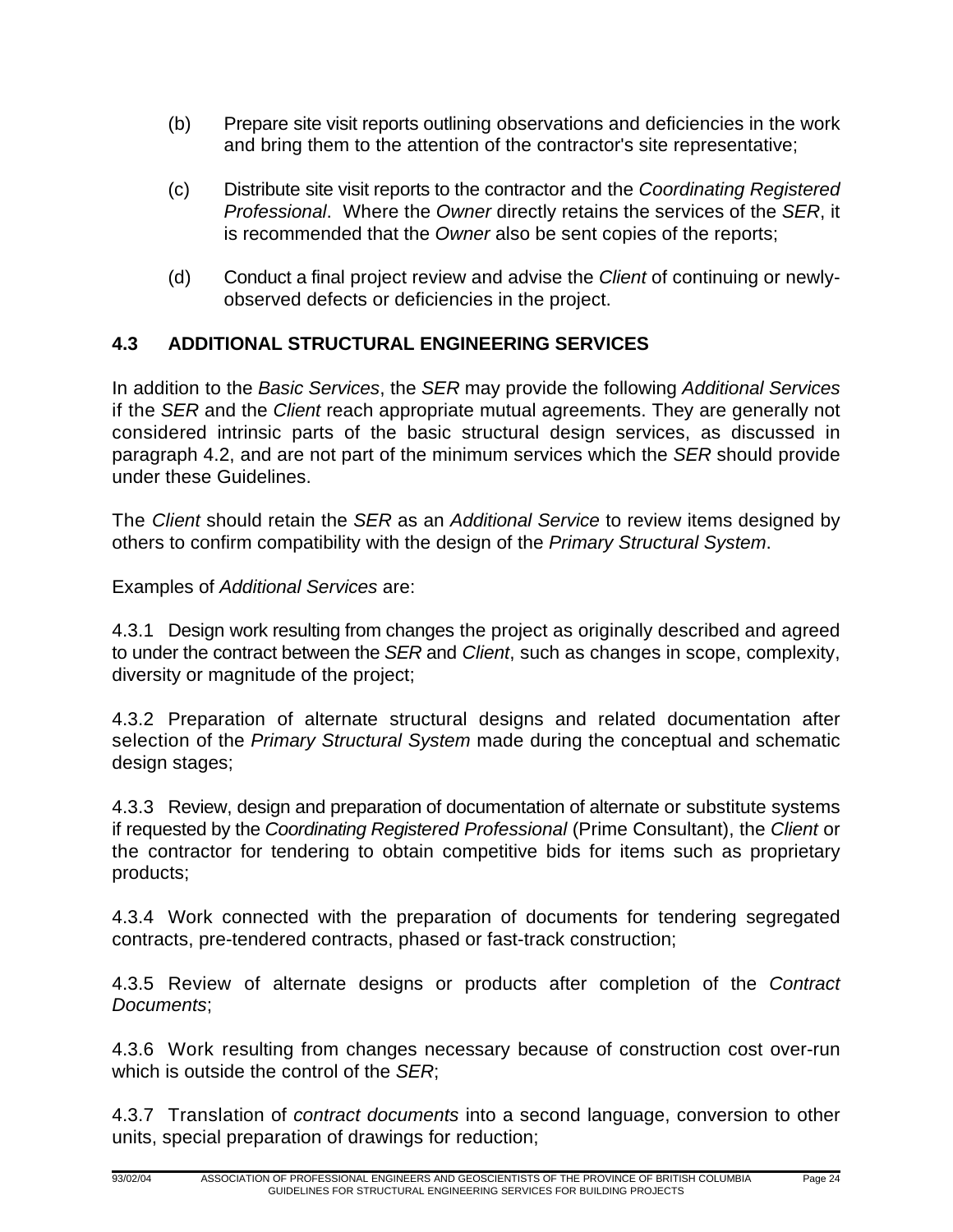4.3.8 Work associated with *Non-Structural Elements* beyond those described under *Basic Services*, such as:

- 4.3.8.1 Curtain wall systems and store fronts;
- 4.3.8.2 Building facing systems;
- 4.3.8.3 Architectural pre-cast or pre-fabricated systems and cladding;
- 4.3.8.4 Window-washing systems and tie downs;
- 4.3.8.5 Antennae and flagpoles;
- 4.3.8.6 Elevators and escalators;

4.3.8.7 Mechanical, electrical and plumbing equipment, cooling towers and storage tanks;

4.3.8.8 Site-work elements exterior to and non-contiguous with the buildings such as retaining walls, culverts, bridges, etc., and support for landscape furnishing such as lighting poles, benches, fountains, pools, signs, etc.;

4.3.9 Review of design drawings or *Specifications* prepared by others to determine adequacy of anchorage of *Non-Structural Elements*;

4.3.10 Preparing or assisting with cost estimates. The *SER* shall inform the *Client* of the variables inherent in the estimate and the expected degree of variation from the estimate. Where the degree of variation is critical, the *Owner* should have the estimate independently verified;

4.3.11 Quantity take-offs and preparation of bills of materials;

4.3.12 Seismic risk analysis;

4.3.13 Special dynamic analysis beyond that required by the building codes such as spectrum or time-history response to seismic forces or floor-response to vibratory equipment;

4.3.14 Seismic restraints for mechanical or electrical equipment, architectural features and other *Non-Structural Elements*;

4.3.15 Special physical model analysis such as wind-tunnel tests or shaking table tests;

4.3.16 Field investigation of existing buildings and structures including surveys of existing construction;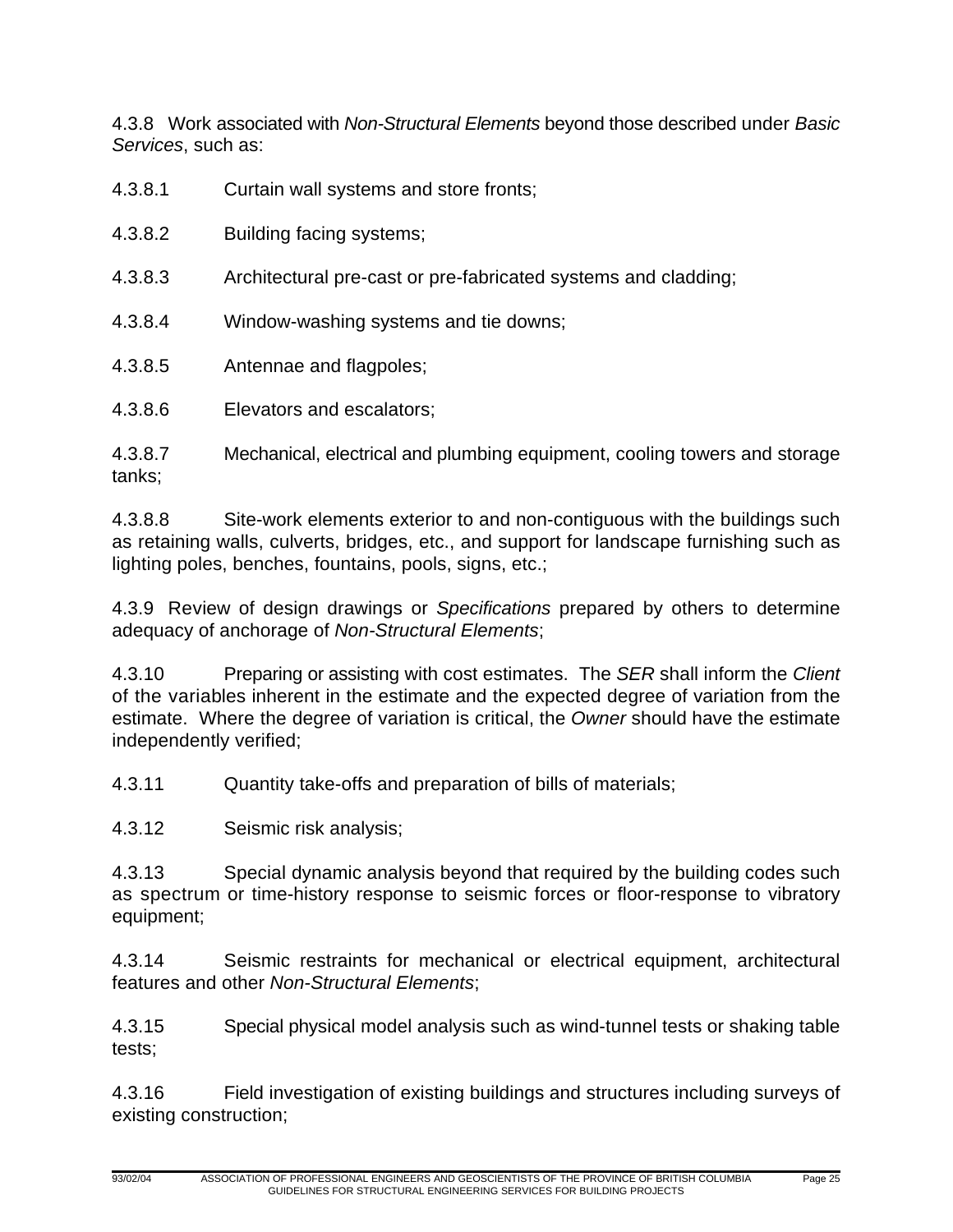4.3.17 Filing application for and obtaining permits;

4.3.18 Preparation of demolition documents;

4.3.19 Determination of structural fire-resistance requirements;

4.3.20 Tenant-related design Services;

4.3.21 Preparation of shop or fabrication drawings;

4.3.22 Preparation of reinforcing steel bending schedules or other types of shop drawings;

4.3.23 Continuous or detailed inspections of construction;

4.3.24 Design review or field observations of shoring or of bracing for excavations and building or of underpinning of adjacent structures;

4.3.25 Design or review of the contractor's methods, procedures and construction equipment with respect to the effect on the structure;

4.3.26 Design or review of the contractor's design of formwork, falsework or construction bracing;

4.3.27 Review of additional *Submittals* when occasioned by improper or incomplete *Submittals*;

4.3.28 Work resulting from corrections or revisions required because of errors or omissions in construction by the contractor;

4.3.29 Preparation of *Record Drawings* of the structures;

4.3.30 Work due to extended time schedules for design or construction;

4.3.31 Services as an expert witness in connection with any public hearing, arbitration, or court proceedings concerning the project, including attendant preparation for same;

4.3.32 Work resulting from damage as the result of fires, man-made disasters, or natural disasters;

4.3.33 Overtime work requiring premium pay when authorized;

4.3.34 Travelling time outside of normal requirements.

# **4.4 FABRICATION DRAWINGS AND DOCUMENTS**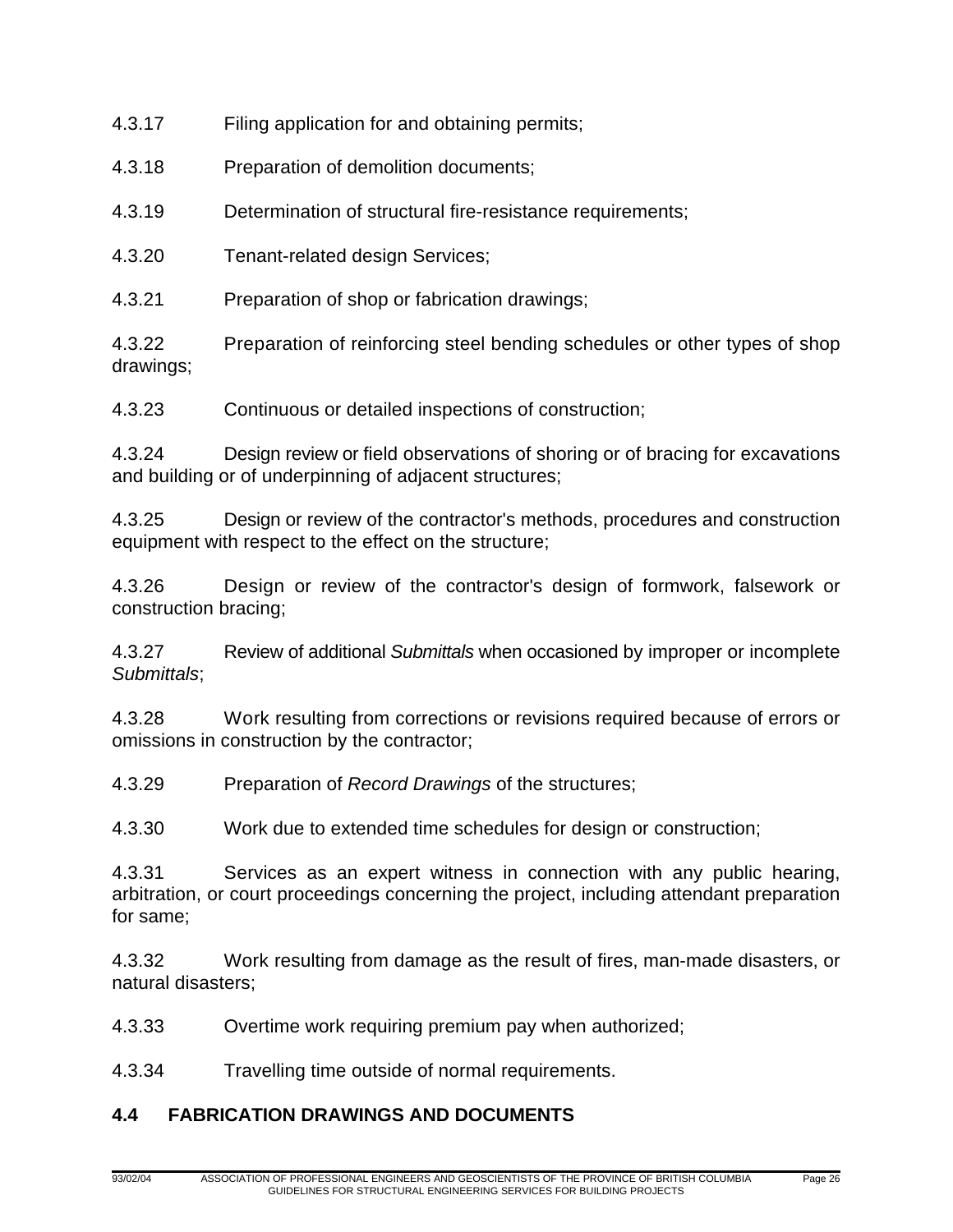The fabricator or manufacturer shall produce all necessary drawings and documents to represent the work covered by his contract with the contractor. These drawings and documents are prepared following a review of the design drawings, *Specifications* and *Contract Documents* supplied by the *SER* and following the resolution of any errors or requested changes. Fabrication drawings and documents usually include:

# 4.4.1 Structural Element Drawings

The drawings for proprietary structural elements, such as open web steel joists, shall be sealed, signed and dated by the *Specialty Structural Engineer* who designed these items;

## 4.4.2 Erection Drawings

These drawings shall specifically show the location of structural members, connections and components to be supplied by the fabricator. When these drawings incorporate design by the *Specialty Structural Engineer*, the drawings shall be sealed, signed and dated by the *Specialty Structural Engineer*. To clarify responsibility, the *Specialty Structural Engineer* may qualify the extent of work which has been designed by him;

## 4.4.3 Shop Fabrication/Connection Design Drawings

These drawings produced by the fabricator shall provide all information necessary for shop personnel to fabricate and assemble the items. The drawings shall be sealed, signed and dated when incorporating design by the *Specialty Structural Engineer*;

# 4.4.4 Construction Engineering Drawings

These drawings or documents produced by the contractor shall cover temporary loadings, temporary bracing, falsework and erection sequence instructions. The drawings shall be sealed, signed and dated by a qualified *Member*.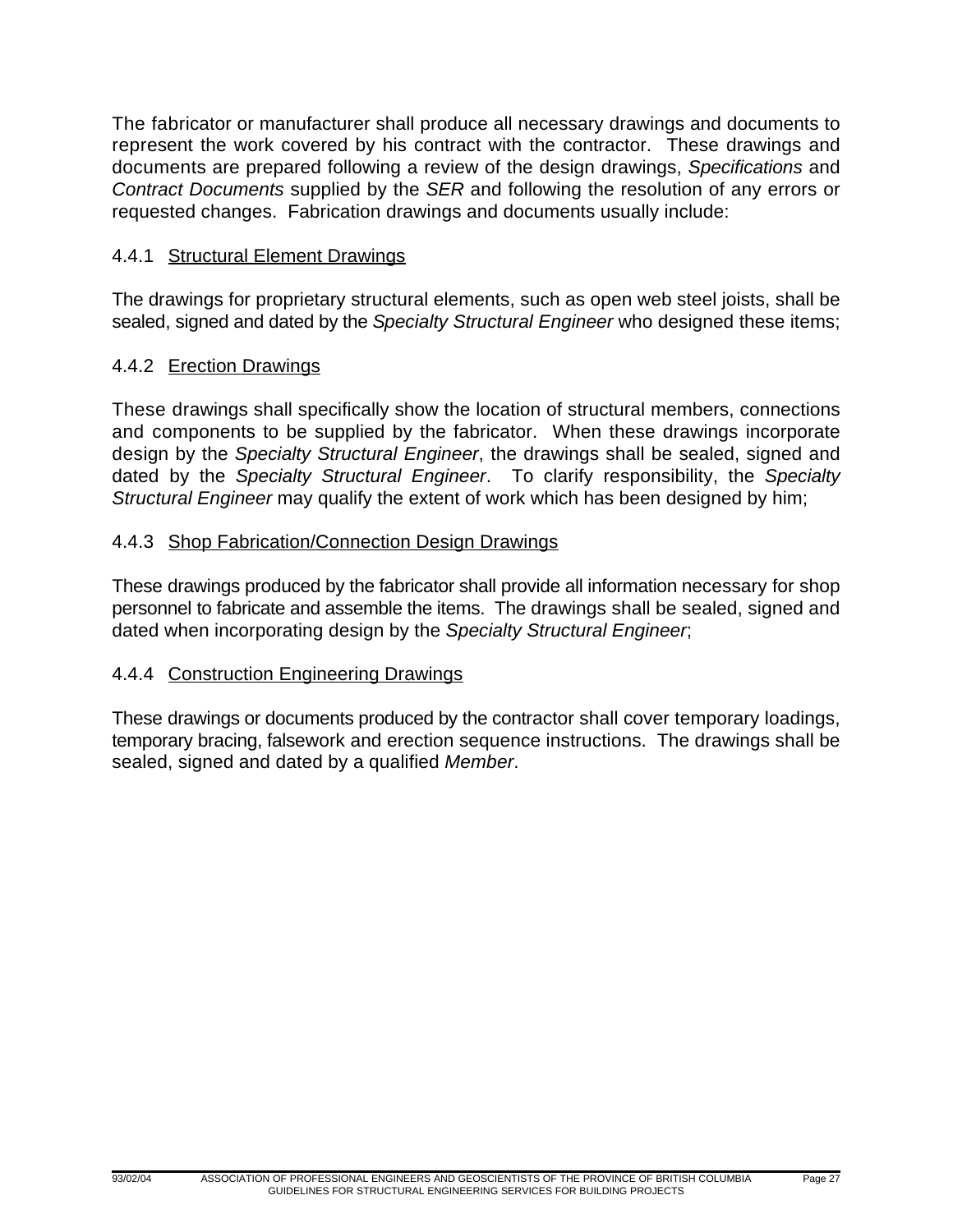# **5.0 APPENDIX**

# **COMMON ORGANIZATIONAL CHARTS**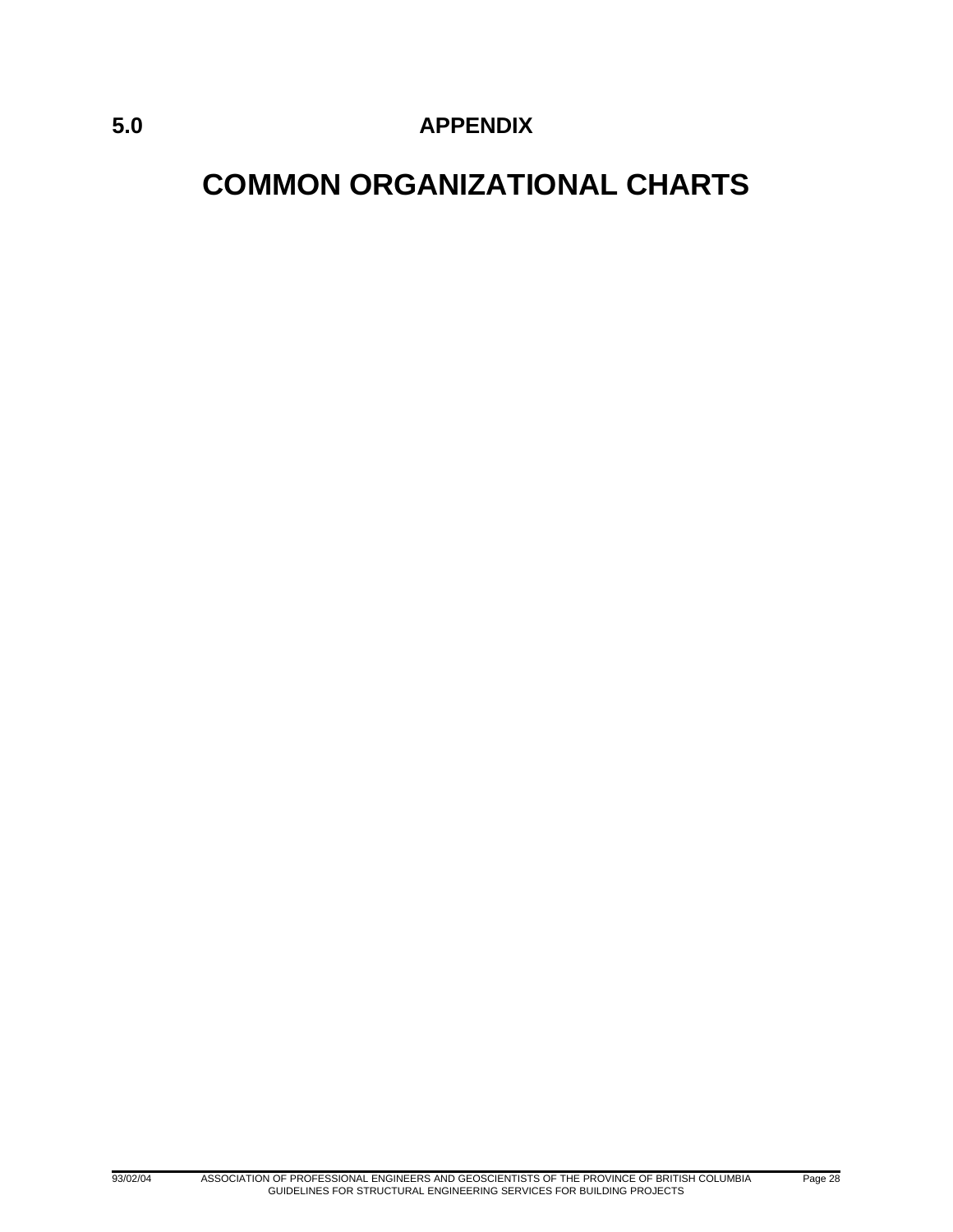# **COMMON ORGANIZATIONAL CHARTS**

# **1. STRUCTURAL ENGINEER OF RECORD (SER)/ PRIME CONSULTANT CONTRACT**



#### NOTE: The *Specialty Engineer* may be hired by the *Owner,* the *Structural Engineer of Record* or by contractors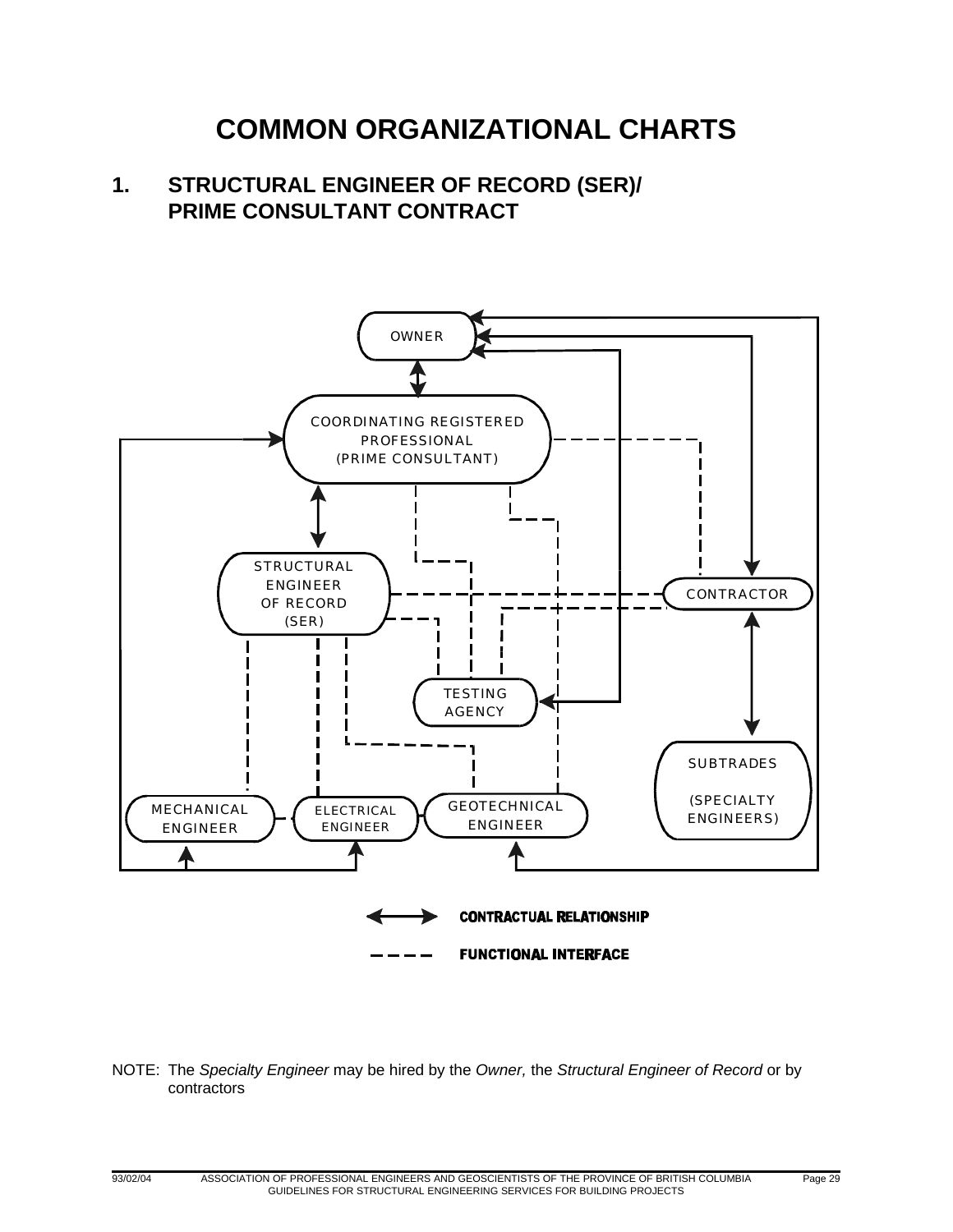# **COMMON ORGANIZATIONAL CHARTS**

# **2. STRUCTURAL ENGINEER OF RECORD (SER)/ OWNER CONTRACT**



NOTE: 1. The *Specialty Engineer* may be hired by the *Owner,* the *Structural Engineer of Record* or by the contractors

2. The *Coordinating Registered Professional* shall be responsible for coordination of the subconsultants even though they are hired by the *Owner*.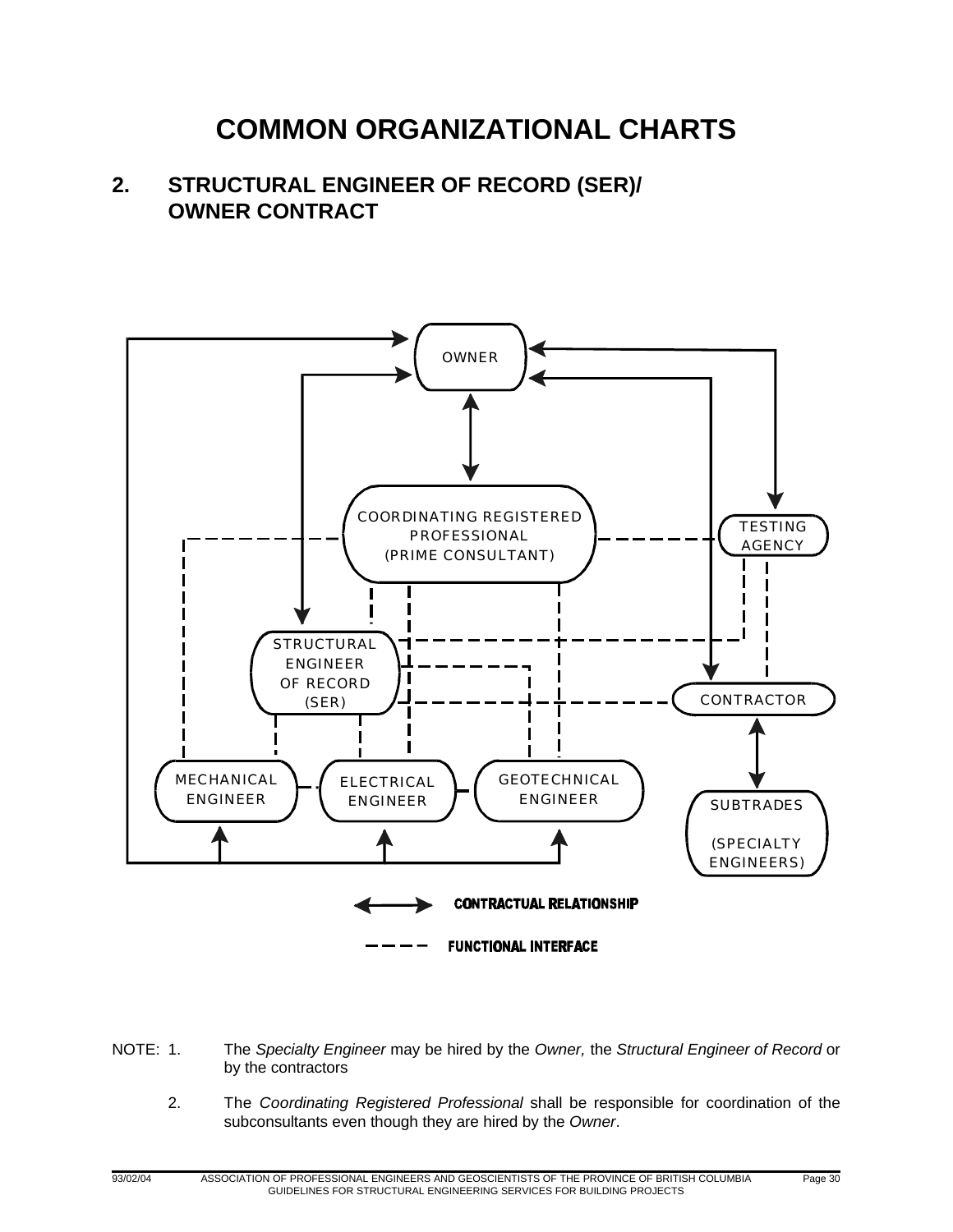# **COMMON ORGANIZATIONAL CHARTS**

# **3. DESIGN/BUILD CONTRACT**



NOTE: The *Specialty Engineer* may be hired by the *owner*, the *Structural Engineer of Record* or by contractors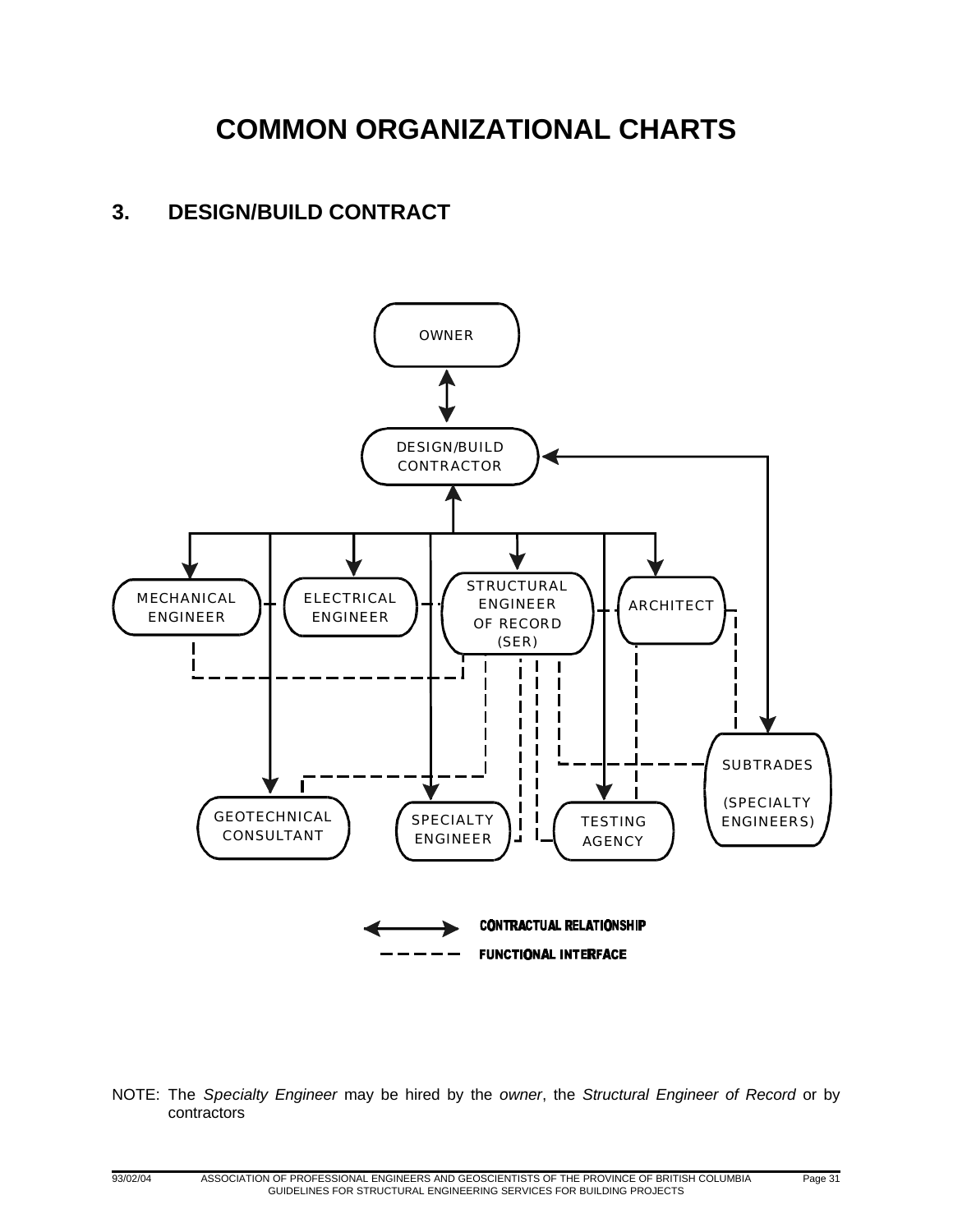# **6.0 BIBLIOGRAPHY**

"National Practice Guidelines for the Structural Engineer of Record" reported by CASE National Guidelines Committee, October 1988.

"Guideline for Professional Engineers Providing Structural Engineering Work in Buildings", Association of Professional Engineers of Ontario.

"Suggested Guidelines for Outlining the Scope of Consulting Structural Engineering Services", Structural Engineers Association of Northern California, May 1988.

"Document No. 31-S", Association of Consulting Engineers of Canada.

"Outline of Services and Schedule of Fees for General Engineering Practice", Association of Professional Engineers and Geoscientists of British Columbia and Consulting Engineer of British Columbia.

"The Guide for Consulting Structural Engineering Services" by CEAC (Consulting Engineering Association of California) and SEAOC (Structural Engineering Association of California) (1979).

"Standards of Practice - Structural Engineering" by CEAC-SEAOC Joint Committee (draft, 1986).